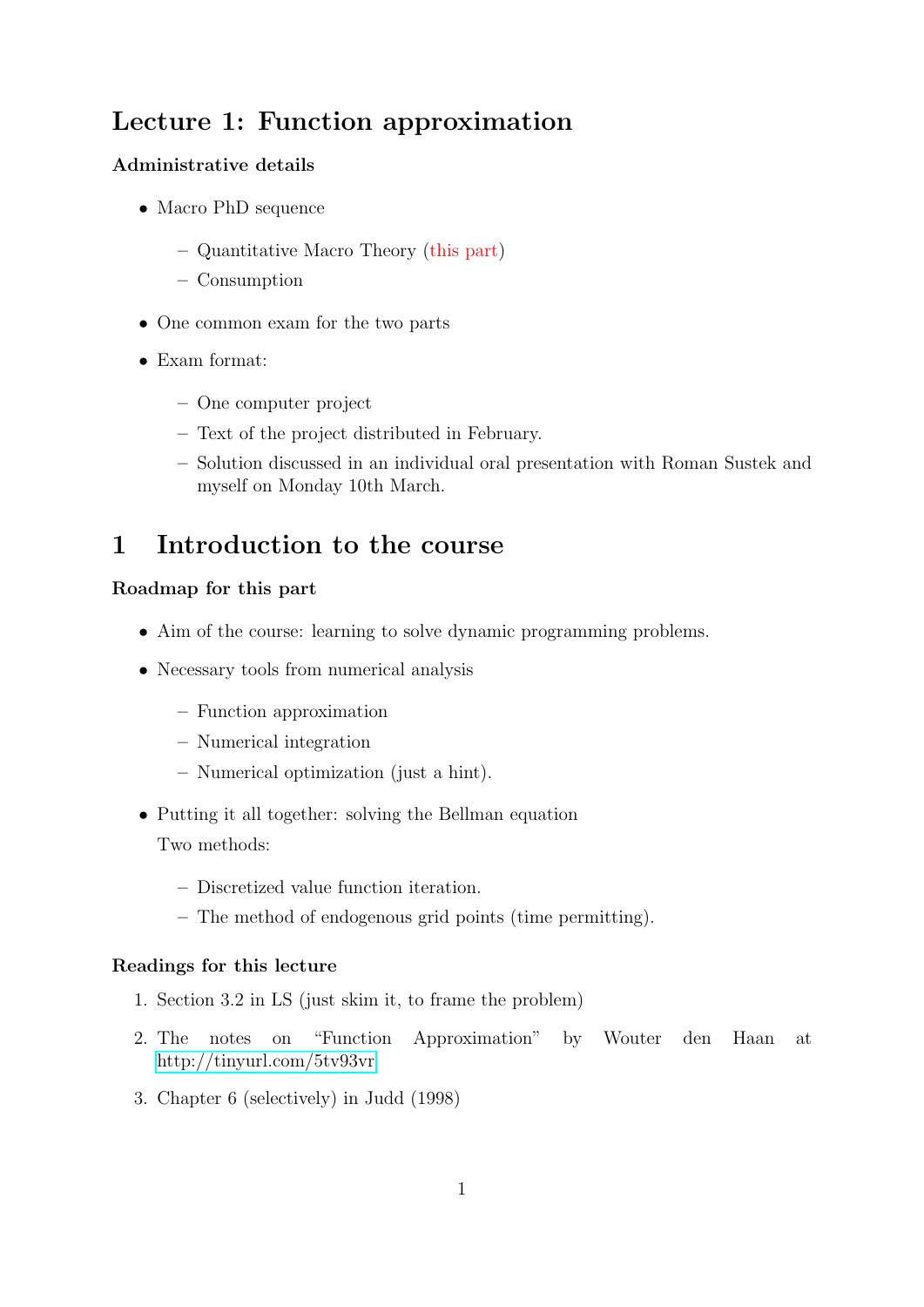#### A dynamic optimization problem

• Consider the stochastic control (sequence) problem of choosing  $\{u_t, x_{t+1}\}$ 

$$
\mathbb{E}_0 \sum_{t=0}^{\infty} \beta^t r(x_t, u_t), \ 0 < \beta < 1
$$
\n
$$
\text{s.t. } x_{t+1} = g(x_t, u_t, \epsilon_t)
$$
\n
$$
x_0, \epsilon_0 \text{ given.}
$$

with  $\epsilon_t$  i.i.d. with density function  $G(\epsilon)$ .

• The solution is an (infinite) sequence  $\{u_t, x_{t+1}\}_{t=0}^{\infty}$  for each possible history of the shock  $\{\epsilon_t\}_{t=0}^{\infty}$ .

#### The (equivalent) dynamic programming problem

• The dynamic programming (recursive) counterpart of the above problem is

$$
V(x) = \max_{u} r(x, u) + \beta \mathbb{E} V(g(x, u, \epsilon))
$$

• The solution is a pair of functions  $\{u(x), V(x)\}.$ 

#### Numerical versus analytical solutions

- Computers can only deal with finite-dimensional objects. Namely
	- 1. Finitely large or small (rational) numbers.
	- 2. Finite series.
- Numerical solution are always approximate. Two sources of error.
	- 1. Roundoff error. Real numbers are approximated by the nearest rational number.
	- 2. Truncation error. Functions are approximated by finite series or other discrete representations.
		- E.g. The order of approximation in a Taylor series expansion is bounded above.

#### Numerical solution to dynamic programming problems

In solving a functional equation like

$$
V(x) = \max_{u} r(x, u) + \beta \mathbb{E} V(g(x, u, \epsilon))
$$

we have to tackle the following general problems.

1. How to approximate the unknown functions  $u$  and  $V$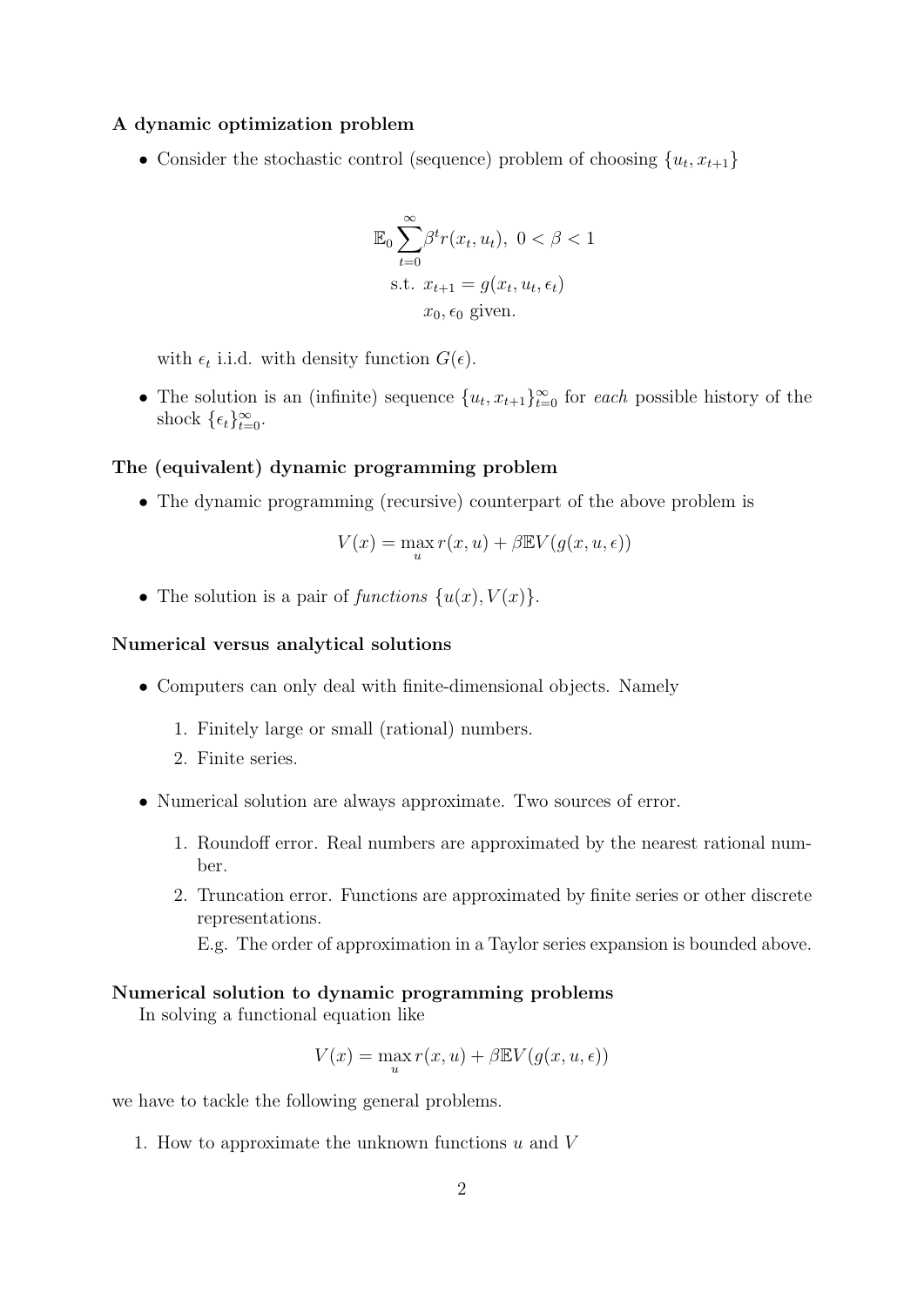- 2. How to approximate the integral in the expectation
- 3. How to solve the maximization step

These correspond to the following areas of numerical analysis.

- 1. Function approximation.
- 2. Numerical integration.
- 3. Numerical optimization.

# 2 Function approximation

#### Function approximation

To approximate a function

 $f(x)$ 

when  $f(x)$  is

- 1. known but too complex to evaluate; or
- 2. unknown but we have some information about it; namely
	- we know its value (and/or that of its derivatives) at some points
	- we know the system of (functional) equation it satisfies.

#### Information available

- Finite set of derivatives
	- Usually at one point  $\rightarrow$  **local approximation methods**
	- Function is differentiable
	- e.g. Taylor method
	- usually inaccurate away from chosen point
- Set of function values  $\rightarrow$  projection methods
	- $-f_0, \dots, f_m$  at m nodes  $x_0, \dots, x_m$
	- $m$  is usually finite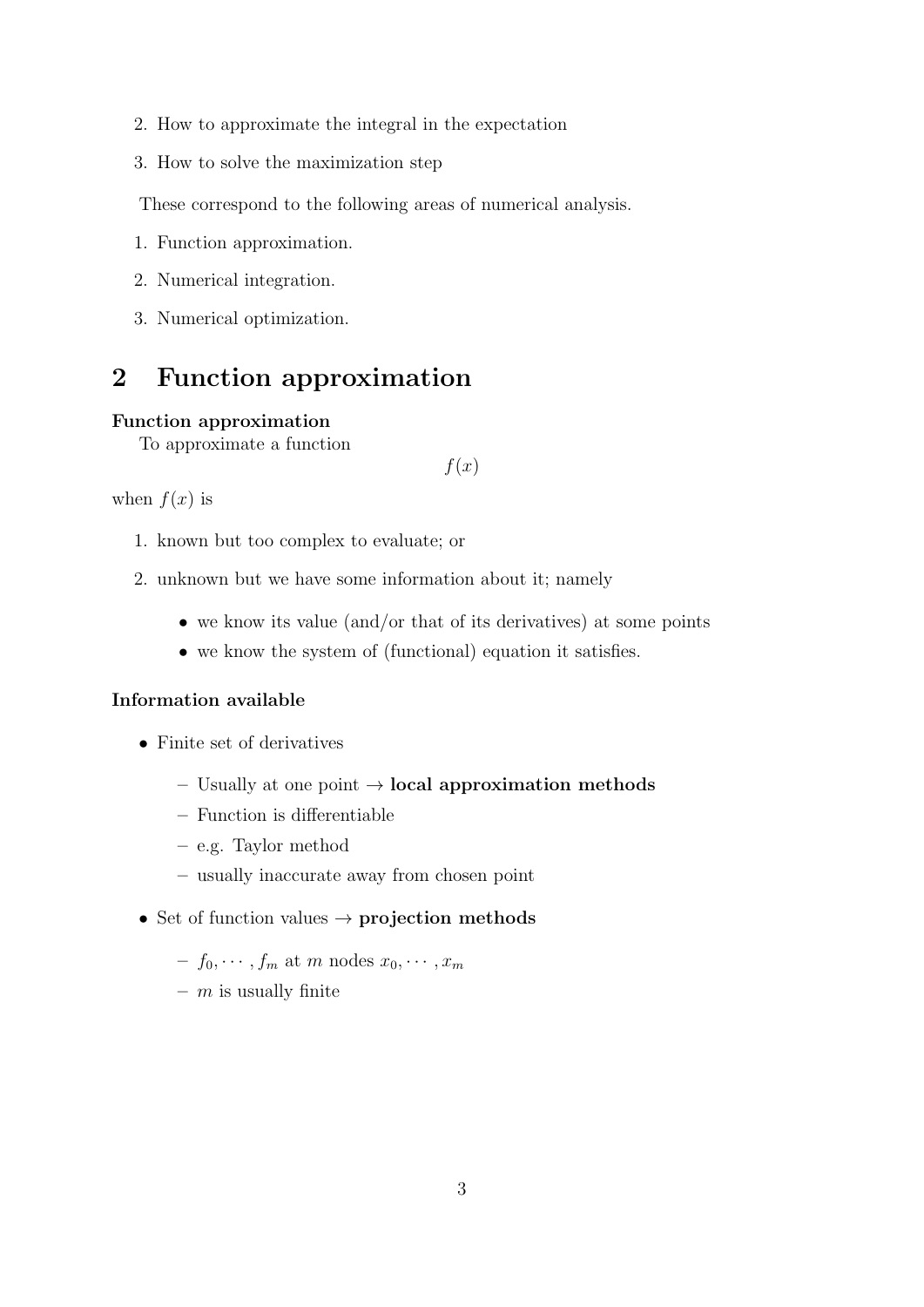## 3 Function approximation: projection methods

## 3.1 General specification of projection method

#### Projection methods

• We want to approximate a (known or unknown) function  $f(x): \mathbb{R} \to \mathbb{R}$  that solves a functional equation of the form

$$
\mathcal{H}(f(x)) = 0 \text{ for } x \in X \subseteq \mathbb{R}
$$

• (Linear) projection method solve the problem by specifying an approximating function

$$
f^{n}(x; \theta) = \sum_{i=0}^{n} \theta_{i} \Psi_{i}(x)
$$

• Namely, choose a basis  ${\Psi_i(x)}_{i=0}^n$  and project  $f(\cdot)$  onto the basis to find the vector  $\theta = {\theta_i}_{i=0}^n$ .

### Remarks

- Very general framework/representation. It captures most problems of interest.
- In general same number of parameters as basis functions.
- Linear projection; i.e. linear combination of basis functions. Very similar to OLS. Theory of non-linear approximations (e.g. neural networks) is not as well developed and possibly overkill for most economics.
- We first discuss the case in which  $f : \mathbb{R} \to \mathbb{R}$ . Easily generalized (with some complications) later.

#### Algorithm

- 1. Choose *n* known, linearly-independent basis functions  $\Psi_i(x): \mathbb{R} \to \mathbb{R}$ .
- 2. Define the linear projection

$$
f^{n}(x; \theta) = \sum_{i=0}^{n} \theta_{i} \Psi_{i}(x)
$$

3. Plug  $f^{n}(x; \theta)$  into  $\mathcal{H}(\cdot)$  to obtain the *residual function* 

$$
R(x; \theta) = \mathcal{H}(f^n(x; \theta))
$$

4. Find  $\theta$  such that weighted averages with weight functions  $\phi_i(x)$ , of the residual function are zero

$$
W_i(\theta) = \int_{x \in X} \phi_i(x) R(x; \theta) dx = 0, \quad i = 0, \dots, m
$$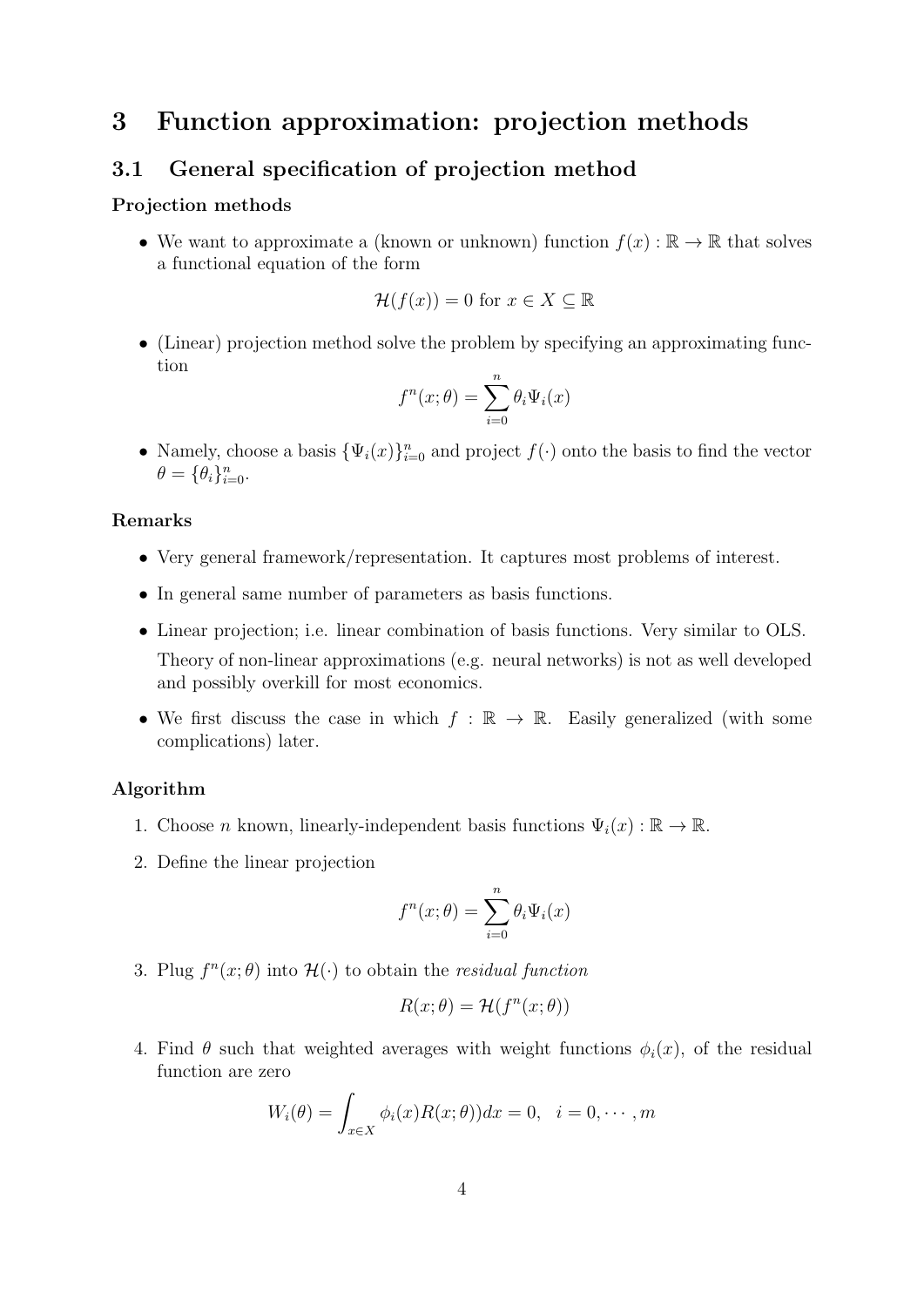#### Interpolation

- m weighted residual equations  $W_i(\theta) = 0$ . We need  $m \geq n$  for  $\theta$  to be determined.
- Finite  $m = n \rightarrow$  interpolation
	- $\theta$  is such that the residual equation is zero at the (interpolation) nodes  $x_i$

$$
R(x_j; \theta) = 0, \quad j = 0, \cdots, m
$$

– Obtains if the weight functions  $\phi_i(x) = 1$  at the interpolation nodes  $x_i$  and are zero otherwise.

## 3.2 Approximating a known function

#### Approximating a function by interpolation

- Function is known but is too costly to compute. We want to approximate it.
- Subcase of the general one.
- Functional equation used is

$$
\mathcal{H}(f(x_j))=f_j-f(x_j)=0, \ \ j=0,\cdots,m.
$$

• The residual function is

$$
R(x_j; \theta) = f_j - \sum_{i=0}^n \theta_i \Psi_i(x_j), \quad j = 0, \cdots, m
$$

• Interpolation solves

$$
f_j = \sum_{i=0}^n \theta_i \Psi_i(x_j).
$$

## Compare to OLS

Let

$$
Y = \begin{bmatrix} f_0 \\ \vdots \\ f_n \end{bmatrix}, X = \begin{bmatrix} \Psi_0(x_0) & \cdots & \Psi_n(x_0) \\ \vdots & \ddots & \vdots \\ \Psi_0(x_n) & \cdots & \Psi_n(x_n) \end{bmatrix}.
$$

Then

$$
Y=X\theta.
$$

- Same number of points as parameters to determine. Is the problem as bad as it would be in empirical work?
- What happens if we decide to increase  $n$ ?
- Important when choosing basis.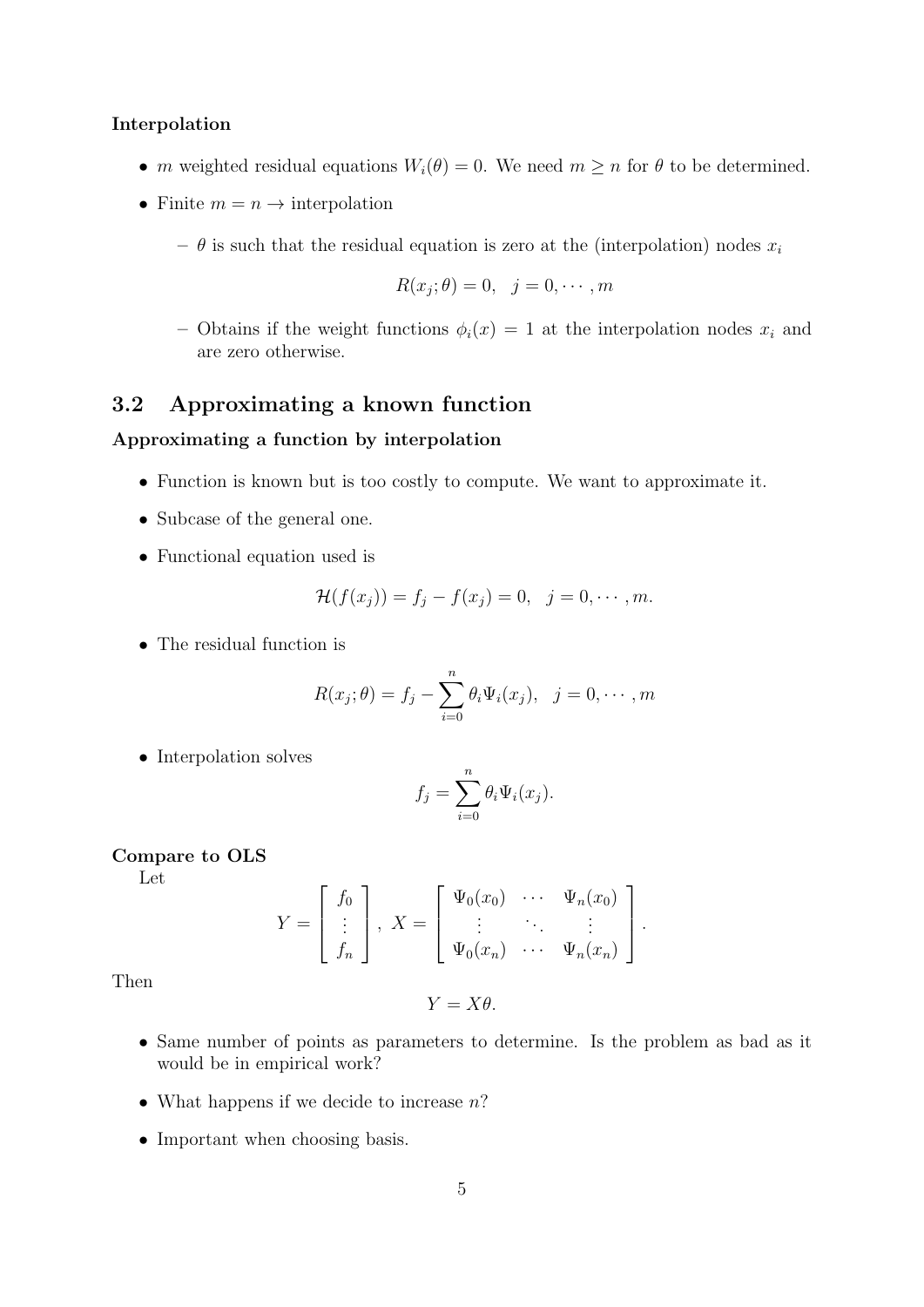#### Choice of basis

- 1. Spectral methods: each element of the basis is non-zero for almost all  $x \in X$ (global basis).
	- E.g. monomial basis  $\{1, x, x^2, ..., x^n\}$ .
- 2. Finite elements methods: divide  $X$  into non-intersecting subdomains (elements). Set the weighted residual functions to zero on each of the elements.
	- Splines: e.g. piecewise linear interpolation.

## 3.3 Spectral bases

#### Spectral bases: polynomials

**Theorem 1 (Weierstrass)** A function  $f : [a, b] \to \mathbb{R}$  is approximated "arbitrarily well" by the polynomial

$$
\sum_{i=0}^n \theta_i x^i
$$

for n large enough.

- $\bullet$  f does not need to be continuous
- but n may have to be large to get a good approximation if  $f$  is discontinous.

#### Spectral bases: monomials

$$
\Psi_i(x) = x^i \quad i = 0, \cdots, n
$$

- Simple and intuitive
- Problems:
	- Near multicollinearity
	- Vary considering in size  $\rightarrow$  scaling problems and accumulation of numerical error
- We want an orthogonal basis.

#### Spectral bases: orthogonal polynomials

• Choose orthogonal basis functions; i.e.

$$
\int_a^b \Psi_i(x) \Psi_j(x) w(x) dx = 0, \quad \forall i, j \text{ with } i \neq j
$$

• Different families associated with different weighting function  $w(x)$  and ranges [a, b].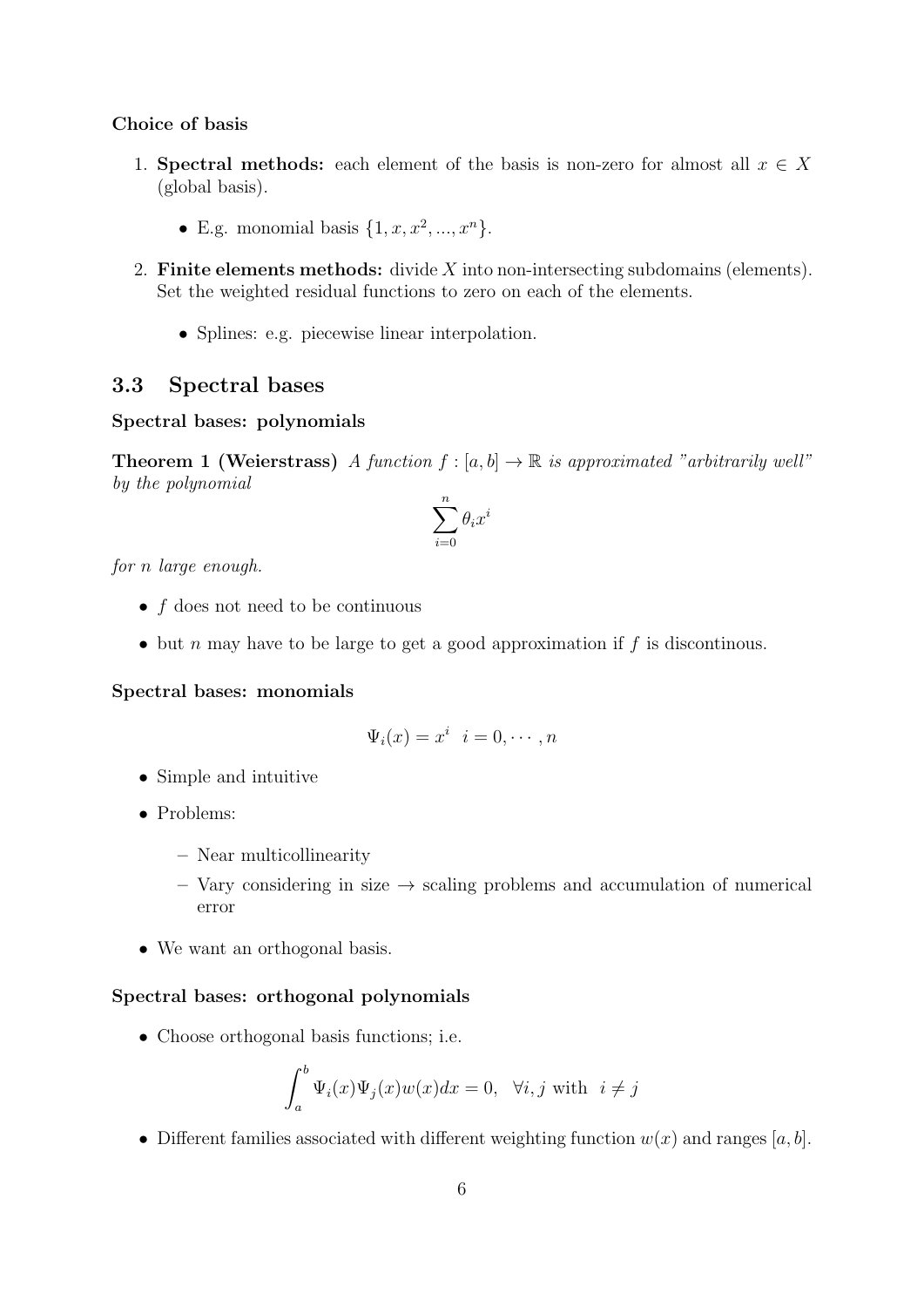#### Spectral bases: Chebyshev orthogonal polynomials

- $[a, b] = [-1, 1]$  and  $w(x) = \frac{1}{(1-x^2)^{1/2}}$
- The basis functions may more easily be recovered from the recursive formula

$$
\Psi_0^c(x) = 1
$$
  
\n
$$
\Psi_1^c(x) = x
$$
  
\n
$$
\Psi_i^c(x) = 2x \Psi_{i-1}^c(x) - \Psi_{i-2}^c(x)
$$

#### Chebyshev nodes

- The  $n<sup>th</sup>$ -order Chebyshev basis function has n zeros
- These are the *n* Chebyshev nodes for an  $n^{\text{th}}$ -order approximation
- They satisfy the formula

$$
z_{j-1} = -\cos\left(\frac{2j-1}{2n}\pi\right) \quad j = 1, \cdots, n
$$

#### Some Chebyshev polynomials



#### Chebyshev interpolation over a generic interval

- Suppose  $f(x), f : [a, b] \to \mathbb{R}$
- Chebyshev polynomials are defined over  $[-1, 1]$
- Find the points in  $[a, b]$  corresponding to the Chebyshev nodes  $z_j$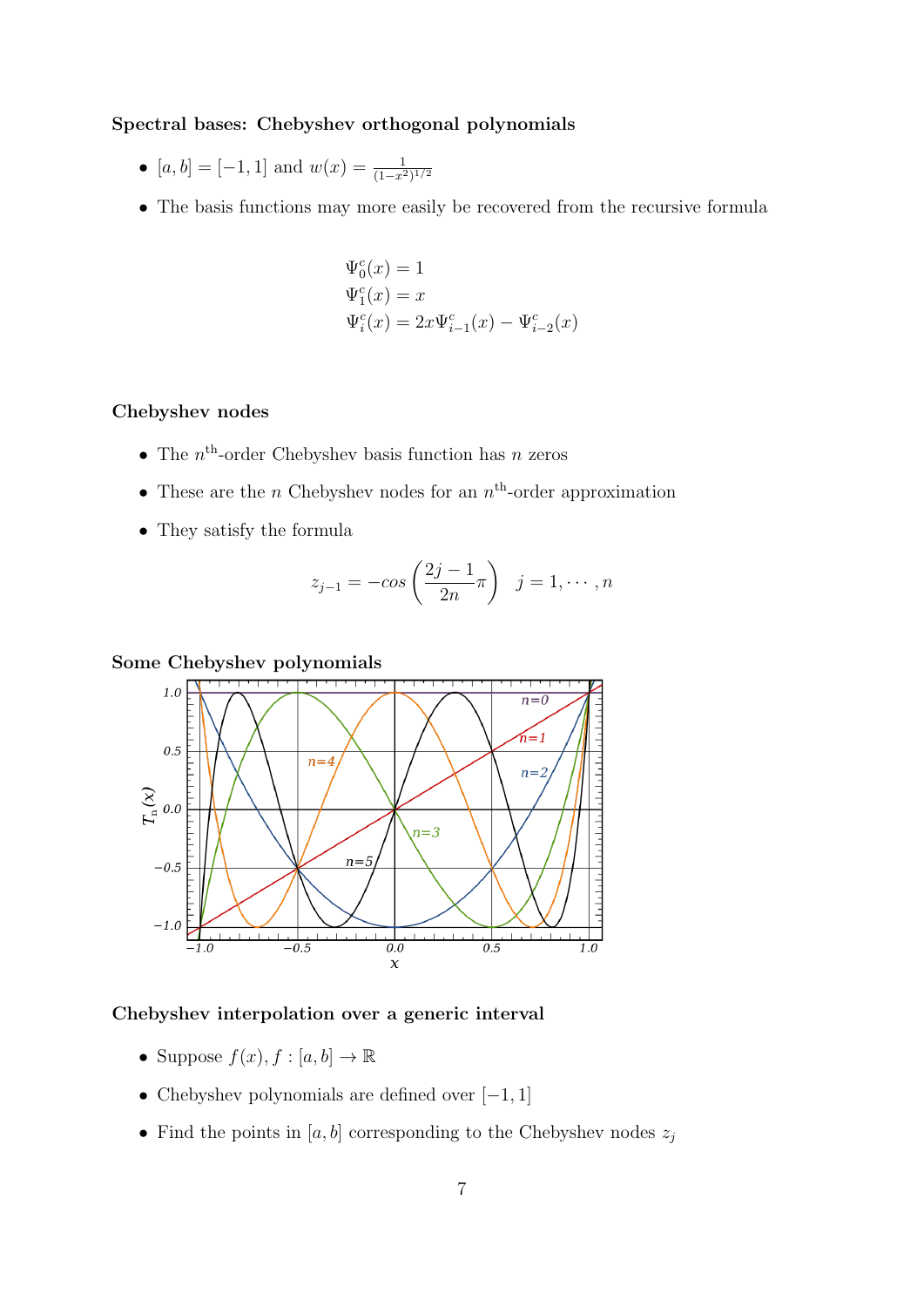$$
x_j = a + \frac{z_j + 1}{2}(b - a)
$$

- Calculate the functions values  $f_j = f(x_j)$  at the nodes  $x_j$
- $\theta$  solves the projection system

$$
f_j = \sum_{i=0}^n \theta_i \Psi_i^c(z_j) \quad j = 0, \cdots, n
$$

#### Orthogonality at the nodes

• The Chebyshev polynomials evaluated at the nodes satisfy the orthogonality property

$$
\sum_{j=0}^{n} \Psi_i^c(z_j) \Psi_k^c(z_j) = 0 \text{ for } i \neq k
$$

• It follows that if

$$
X = \left[ \begin{array}{ccc} \Psi_0^c(z_0) & \cdots & \Psi_n^c(z_0) \\ \vdots & \ddots & \vdots \\ \Psi_0^c(z_n) & \cdots & \Psi_n^c(z_n) \end{array} \right].
$$

then  $X'X$  is a diagonal matrix

- Each  $\theta_i$  is just a function of  $\Psi_i^c(z_j)$  and  $f(x_j)$
- Of course... omitting a variable orthogonal to the included regressors has no effect on the regression coefficients

#### Uniform convergence

- Weierstrass theorem implies there is always a polynomial that gives a good enough approximation
- It does not imply that the quality of any approximation improves monotonically as the order increases.
- Instead, the polynomial approximation converges uniformly to the function to be approximated if the polynomials are fitted on the Chebyshev nodes.

#### Chebyshev regression

- Like standard regression
- *n* nodes but polynomial of degree  $m < n$
- Trade-off between the various points (no longer exact approximation at the nodes)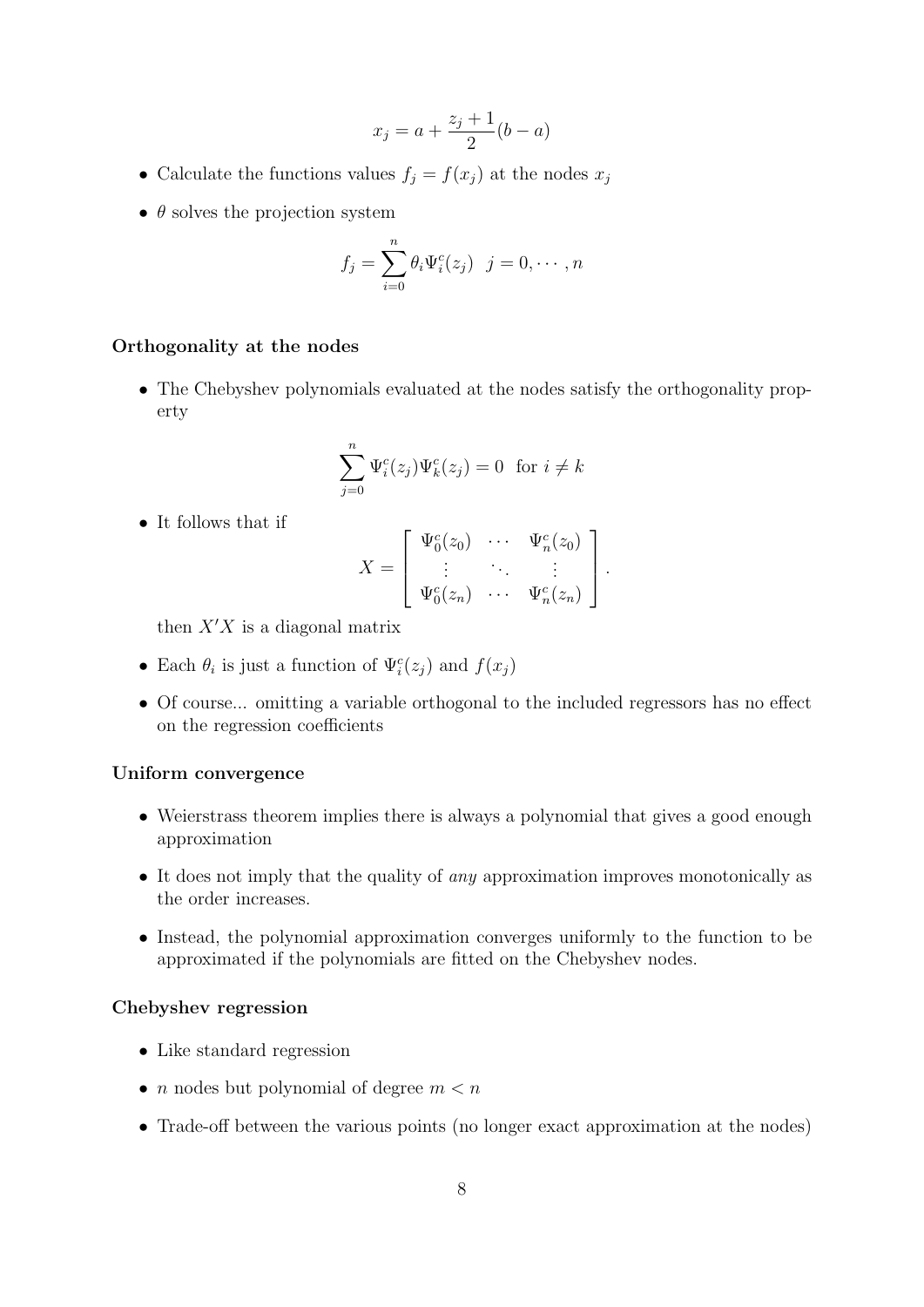## 3.4 Finite elements

#### Finite elements: splines

- Spectral (polynomial) methods use the same polynomial over the whole domain of  $\boldsymbol{x}$
- Finite element methods split the domain of  $x$  into non-intersecting subdomains (elements) and fit a different polynomial for each element
	- Advantageous if the function can only be approximated well by a high order polynomial over the entire domain but by low-order polynomials over each subdomain
	- Elements do not need to have equal size: can be smaller in regions were the function is more "difficult"
- $n+1$  nodes  $x_0, \dots, x_n$  and corresponding function values  $f_0, \dots, f_n$ 
	- Still interpolation

#### Finite elements as projection

- Two equivalent ways to think about finite elements/splines as a projection method.
	- 1. They fit to each subinterval basis functions which are non-zero over most of the subinterval
		- Polynomial bases in the case of splines
	- 2. They fit the same set of basis functions to all the domain of  $x$  but the functions are zero over most of the interval. The basis functions apply to all the domain but they are zero
- Example: step function
	- 1. The basis functions  $\Psi_0 = 1$  in all subintervals
	- 2. The basis functions are  $\Psi_i = \mathbb{I}_{x_i \leq x \leq x_{i+1}}$  where  $\mathbb I$  is the indicator function.

#### Finite elements: piece-wise linear splines

• For  $x \in [x_i, x_{i+1}]$ 

$$
f(x) \approx f^{1}(x) = \left(1 - \frac{x - x_{i}}{x_{i+1} - x_{i}}\right) f_{i} + \left(\frac{x - x_{i}}{x_{i+1} - x_{i}}\right) f_{i+1}
$$

• One can think of the two terms in parentheses as the two basis in each interval and the function values as the associated coefficients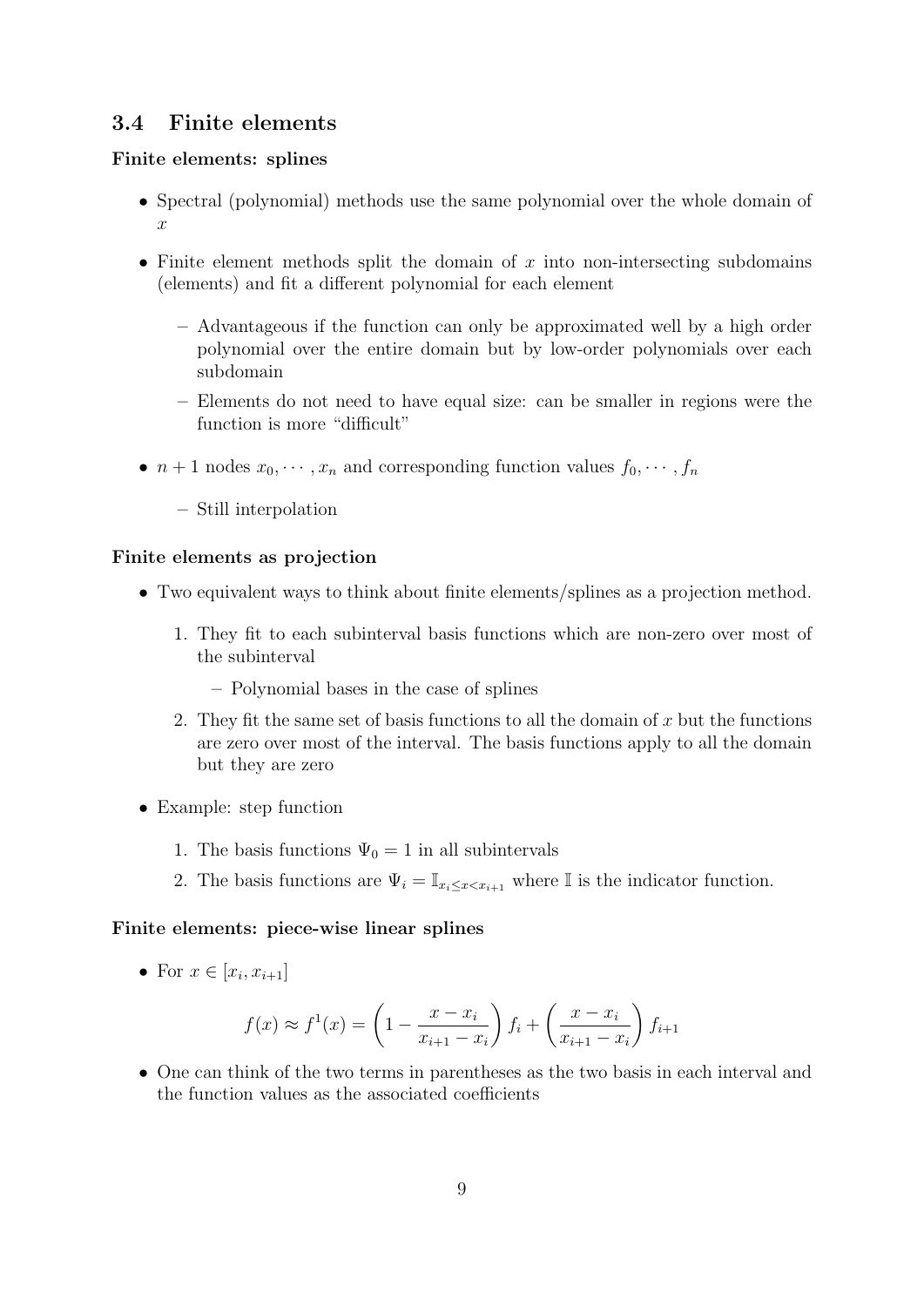#### Finite elements: piece-wise linear splines

- Piece-wise linear splines preserve shape, namely monotonicity and (weak) concavity.
- Yet they are non-differentiable at the nodes.
- Easily solved by fitting higher order polynomial in each subdomain.

#### Finite elements: higher order splines

- Still  $n + 1$  nodes and associated function values.
- Now second order polynomial in each interval

$$
f(x) \approx f^2(x) = a_i + b_i x + c_i x^2
$$
 for  $x \in [x_i, x_{i+1}]$ 

• Now we have  $3n$  parameters to determine

#### Quadratic splines: levels

- $2 + 2(n 1)$  value matching conditions as in the linear case.
	- For the intermediate nodes the quadratic approximations on both sides have to coincide; e.g.

$$
f_1 = a_1 + b_1 x_1 + c_1 x_1^2
$$
  

$$
f_1 = a_2 + b_2 x_1 + c_2 x_1^2
$$

• Only one quadratic has to satisfy value matching at the two endpoints  $x_0$  and  $x_n$ .

#### Quadratic splines: slopes

• Differentiability at the intermediate nodes requires smooth pasting (same derivatives on both sides); e.g.

$$
b_1 + 2c_1x_1 = b_2 + 2c_2x_1
$$

- $n-1$  more conditions
- We need one more: arbitrary.
	- e.g. set slope at one of the two terminal nodes equal to some value.

#### Shape-preserving splines

- Higher order splines do not preserve monotonicity and concavity in general.
- Schumacher splines do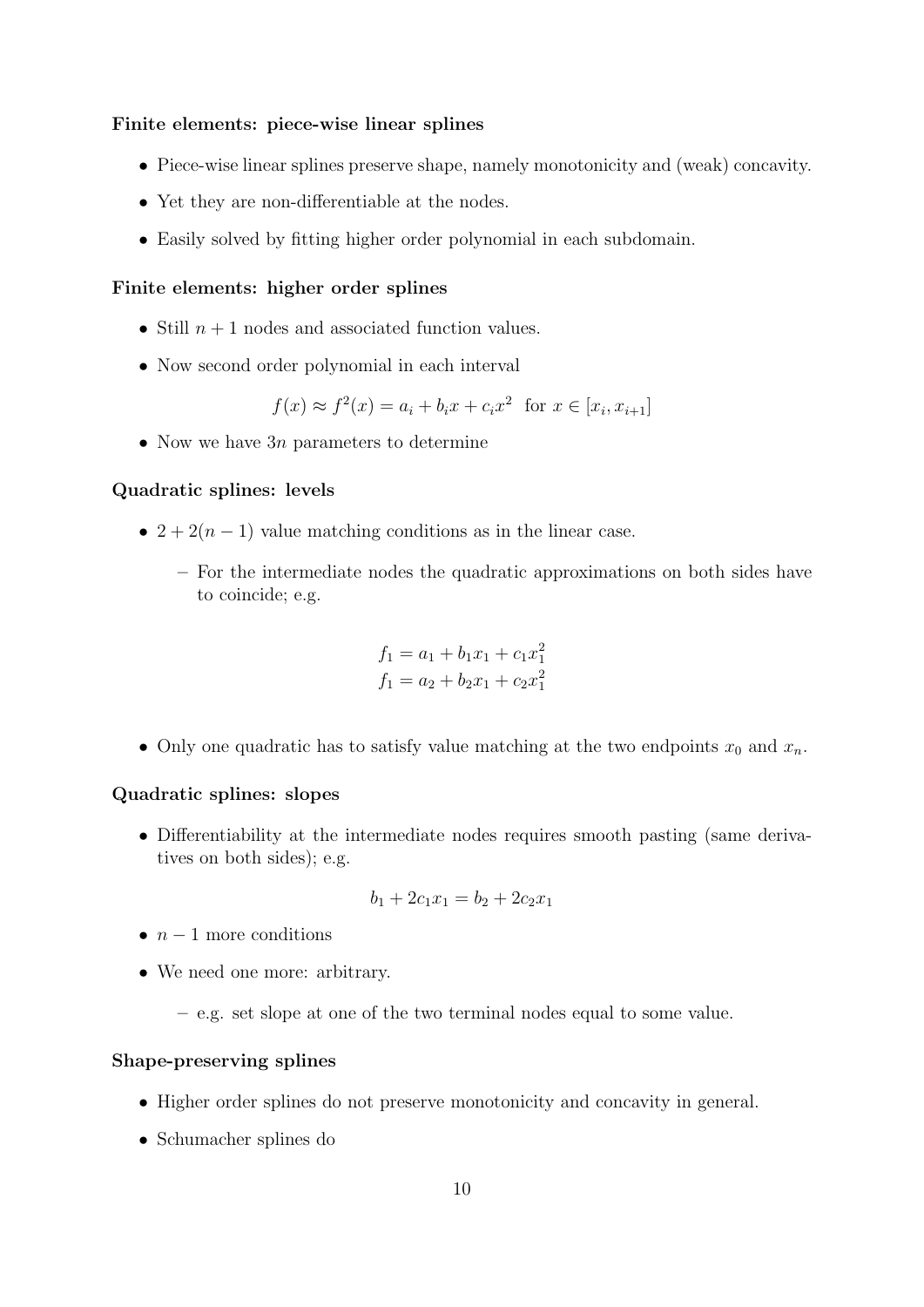# 4 Extensions

## Functions of more than one variable

- Extending polynomial approximation to variables of more than one variable is relative straightforward (but curse of dimensionality)
- $n^{\text{th}}$ -order approximation to the function  $f(x,y)$ 
	- Complete polynomial

$$
\sum_{i+j\leq n}\Psi_i(x)\Psi_j(y)
$$

– Tensor product polynomial

$$
\sum_{i,j\leq n}\Psi_i(x)\Psi_j(y)
$$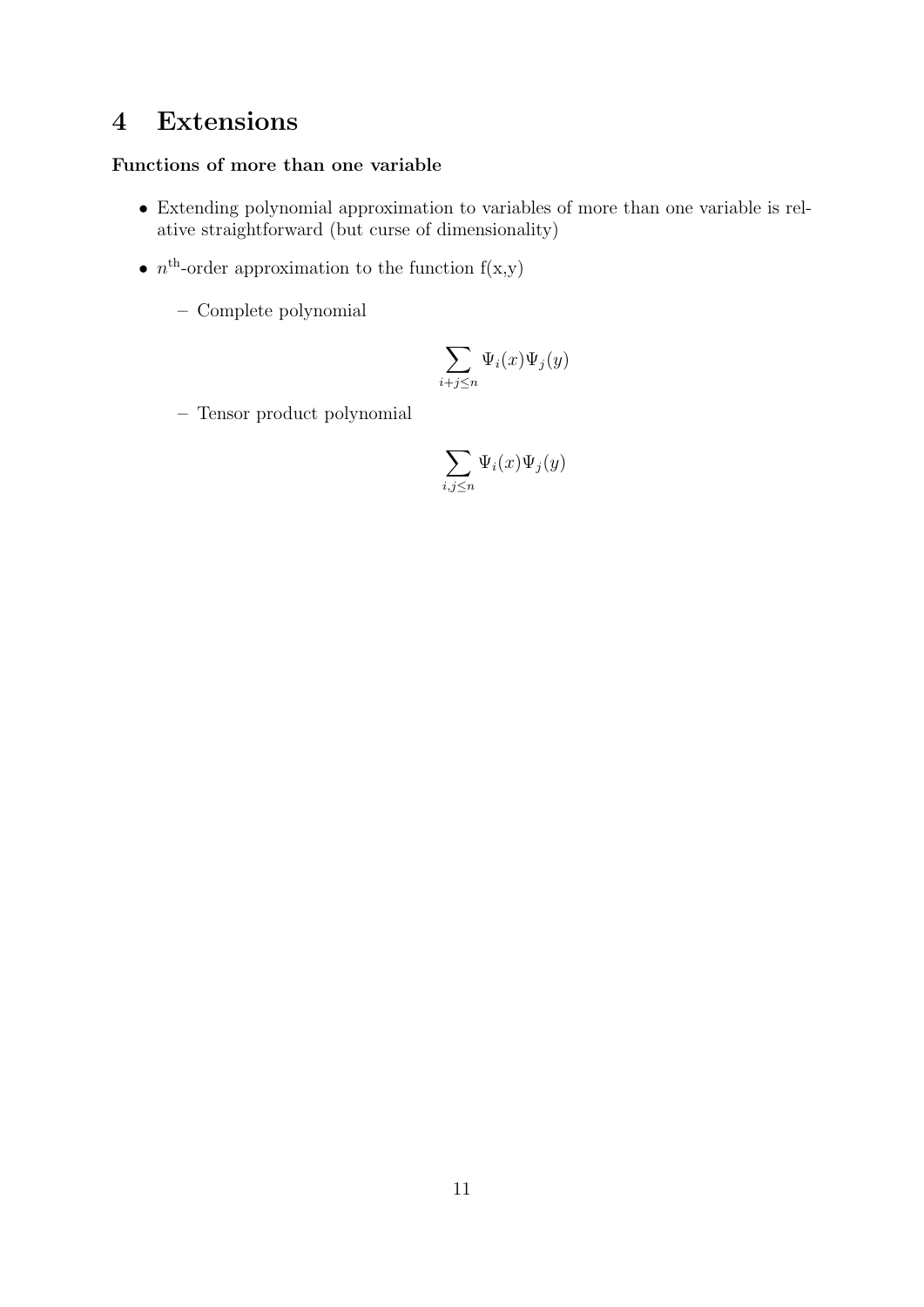# Lecture 2: Numerical integration and contraction mappings

## Roadmap for this part

- Numerical integration
	- Quadrature techniques
		- ∗ Newton Cotes
		- ∗ Gaussian quadrature
	- Monte Carlo
- Bellman equation and the contraction mapping theorem.

## Readings for this lecture

- 1. The notes on "Numerical Integration" by Wouter den Haan at <http://tinyurl.com/6cbrqqr>
- 2. Chapters 7.2, 8.1 and 8.2 in Judd (1998)
- 3. Chapter 3 and Theorem 4.6 in (SL) and appendix A in (LS).

# 1 Numerical integration

## 1.1 Quadrature techniques

### Quadrature techniques

Approximating an integral by a finite sum

$$
\int_a^b f(x)dx \approx \sum_{i=1}^n \omega_i f(x_i)
$$

- Newton Cotes
	- Arbitrary (usually equidistant) nodes  $x_i$  and efficient weights  $\omega_i$
	- Will not consider further
- Gaussian quadrature
	- Both nodes and weights chosen efficiently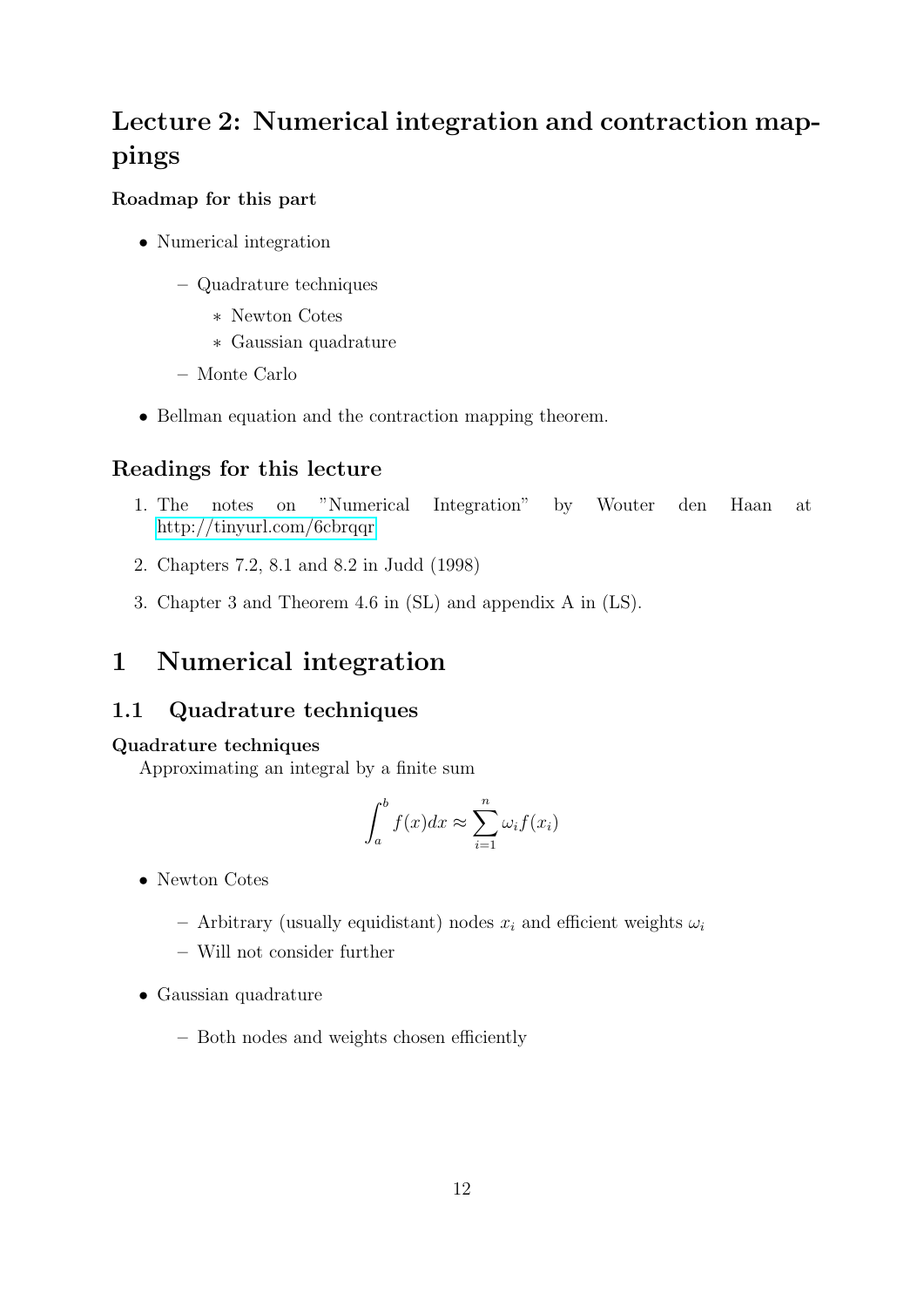#### 1.1.1 Gaussian quadrature

#### Gaussian quadrature

• Exact integration of

$$
\int_{a}^{b} f(x)w(x)dx
$$

if  $f(x)$  is a polynomial of order  $2n-1$ 

- 7 nodes give exact integration for polynomials up to order 13!
- Different families for different [a, b] and different weighting functions  $w(x)$
- Good approximation if  $f(x)$  is well approximated by polynomial of order up to  $2n-1$

#### Gaussian-Legendre quadrature

- Defined over  $[-1, 1], w(x) = 1$
- Exact integration of

$$
\int_{a}^{b} f(x)dx
$$

if  $f(x)$  is a polynomial of order  $2n-1$ 

• For generic  $[a, b]$  rescale Gauss-Legendre nodes  $x_i^{GL}$  and weights  $\omega_i^{GL}$  using

$$
x_i = a + \frac{x_i^{GL} + 1}{2}(b - a)
$$

$$
\omega_i = \frac{b - a}{2}\omega_i^{GL}
$$

#### Practical implementation

- Generate *n* Gauss-Legendre nodes  $x_i^{GL}$  and weights  $\omega_i^{GL}$  with appropriate computer subroutine
- Rescale nodes

$$
x_i = a + \frac{x_i^{GL} + 1}{2}(b - a)
$$

• Solution equals

$$
\int_a^b f(x)dx \approx \sum_{i=1}^n \omega_i f(x_i) = \frac{b-a}{2} \sum_{i=1}^n \omega_i^{GL} f(x_i)
$$

- REMARK:  $x_i^{GL}$  and  $\omega_i^{GL}$  depend just on n NOT on  $f(x)$ 
	- What determines nodes and weights?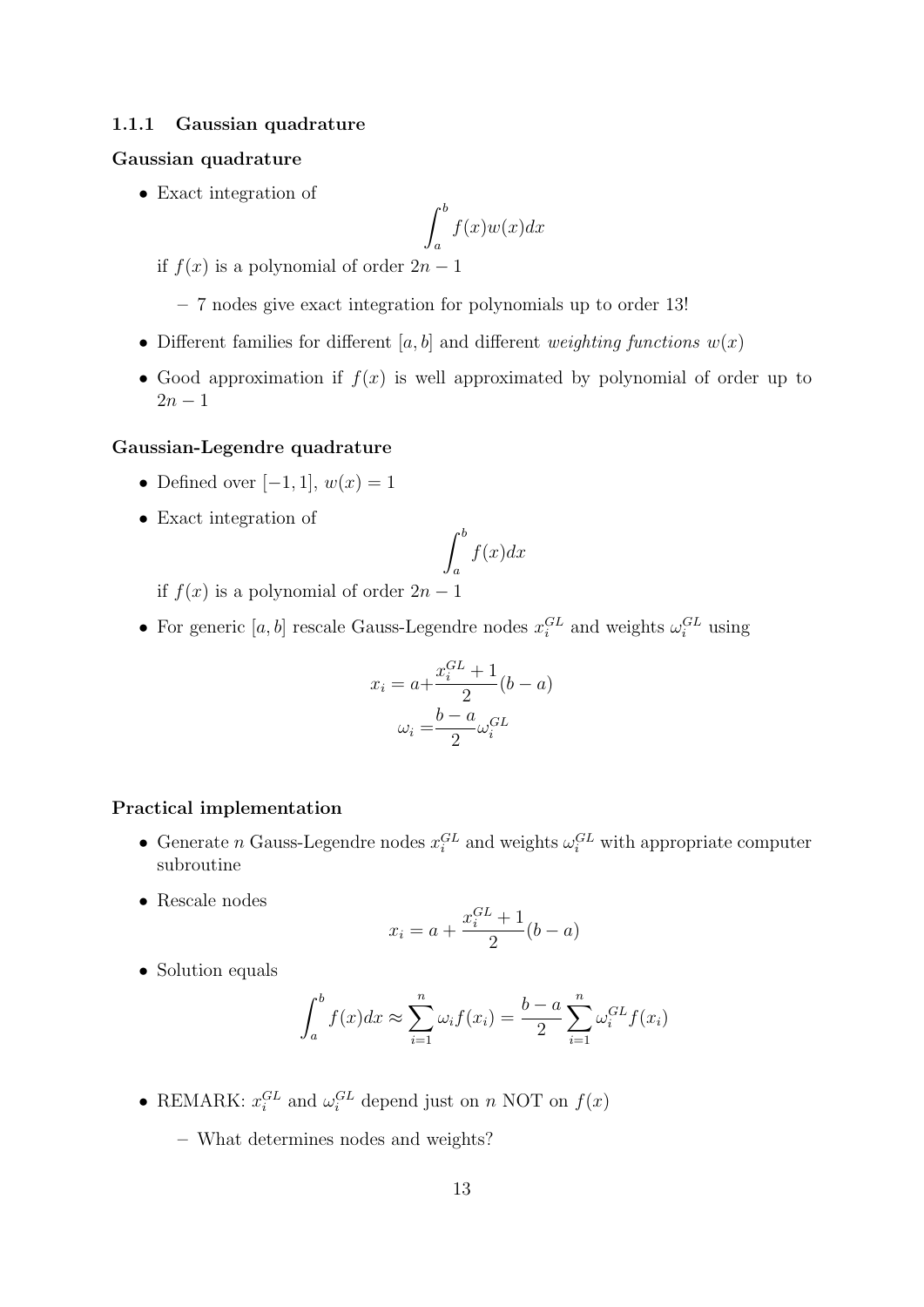#### Gauss-Legendre nodes and weights

- 2*n* unknows: *n* nodes  $x_i^{GL} + n$  weights  $\omega_i^{GL}$
- Chosen to ensure exact integration for polynomial of order  $2n 1$  over  $[-1, 1]$ interval
	- Monomial  $f(x) = 1<sup>1</sup>$  $f(x) = 1<sup>1</sup>$  $f(x) = 1<sup>1</sup>$

$$
\int_{-1}^{1} 1 dx = \sum_{i=1}^{n} \omega_i^{GL} 1
$$

- Monomials  $f(x) = x^j$ 

$$
\int_{-1}^{1} x^{j} dx = \sum_{i=1}^{n} \omega_{i}^{GL} (x_{i}^{GL})^{j} \quad j = 1, \cdots, 2n - 1
$$

–  $2n$  equations in  $2n$  unknowns

#### What about general polynomial functions

- A generic polynomial is a linear combination of monomials
- Exact integration for any polynomial of order  $2n-1$

#### 1.1.2 Gaussian-Hermite quadrature

#### Gaussian-Hermite quadrature

- Defined over  $[-\infty, +\infty]$ ,  $w(x) = e^{-x^2}$
- Used for expectations of functions of normally distributed random variables
- We want to find nodes  $x_i$  and weights  $\omega_i$  such that

$$
\int_{-\infty}^{+\infty} f(x)e^{-x^2}dx \approx \sum_{i=1}^n \omega_i f(x_i)
$$

- Cfr. Gaussian-Legendre
	- weighting function  $e^{-x^2}$  instead of 1
	- even if  $f(x)$  is well approx. by a polynomial,  $f(x)e^{-x^2}$  is not

<sup>1</sup>The rescaling  $\omega_i = (b-a)\omega_i^{GL}/2$  comes from the fact that  $\int_{-1}^{1} 1 dx = 2 = \sum_{i=1}^{n} \omega_i^{GL} 1$  and  $\int_a^b 1 dx =$  $b - a = \sum_{i=1}^{n} \omega_i 1.$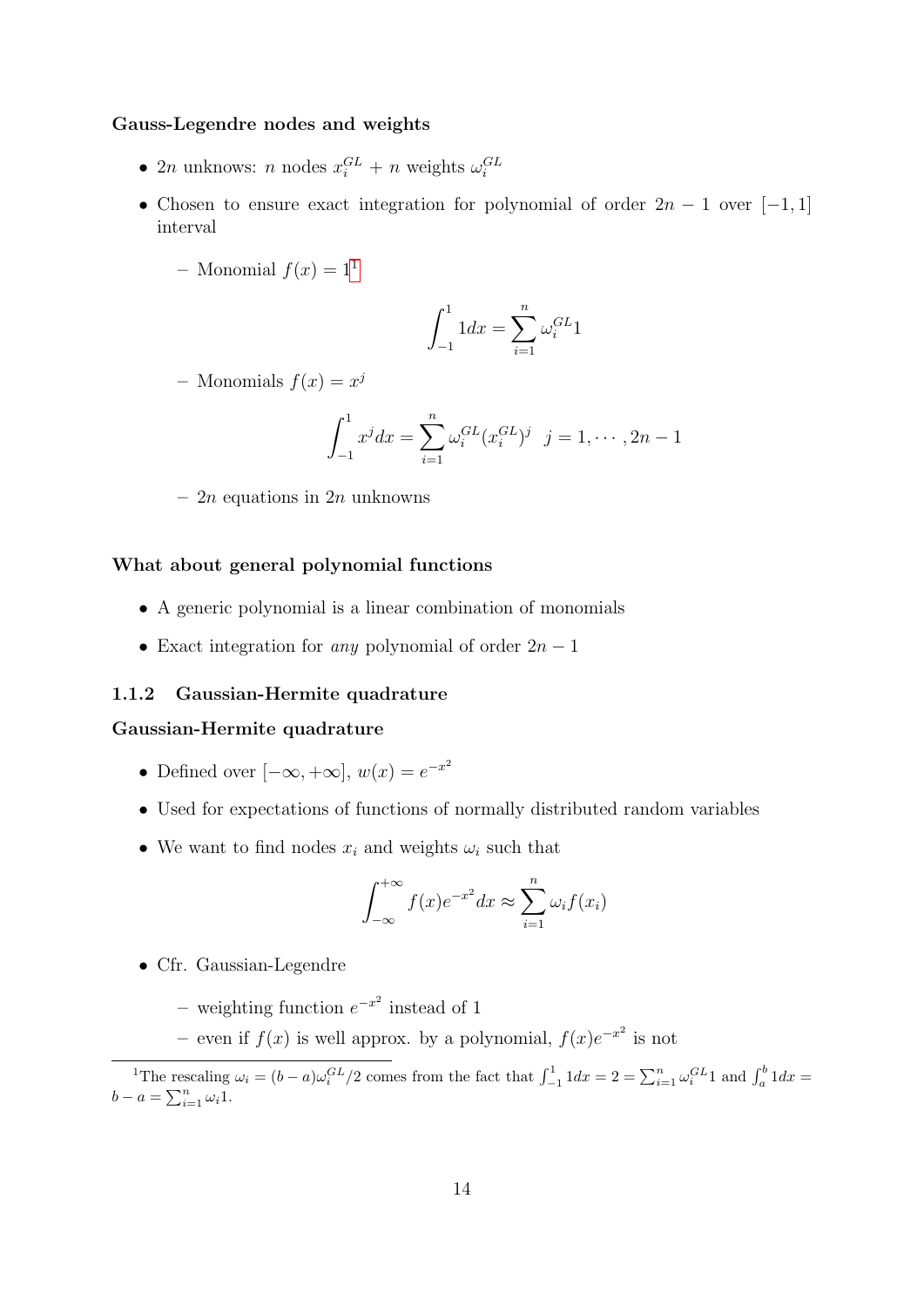#### Practical implementation

- Generate *n* Gauss-Hermite  $x_i^{GH}$  and weights  $\omega_i^{GH}$  with appropriate computer subroutine
- Solution equals

$$
\int_{-\infty}^{+\infty} f(x)e^{-x^2}dx \approx \sum_{i=1}^n \omega_i^{GH} f(x_i^{GH})
$$

• REMARK: weighting function  $e^{-x^2}$  is captured by the weights.

#### Expectations of functions of normally distributed r.v.

- Suppose  $x \sim N(\mu, \sigma)$
- Expectation of  $f(x)$  is

$$
\mathbb{E}[f(x)] = \int_{-\infty}^{+\infty} \frac{1}{\sigma \sqrt{2\pi}} f(x) e^{-\frac{(x-\mu)^2}{2\sigma^2}} dx
$$

• Not quite Gauss-Hermite weighting function, we need a change of variable

#### Change of variable

• Define the auxiliary variable  $y = \frac{x-\mu}{\sqrt{2}\sigma}$  which implies

$$
x = \mu + \sqrt{2}\sigma y, \ dx = \sqrt{2}\sigma dy
$$

• Replacing on RHS of  $\mathbb{E}[f(x)] = \int_{-\infty}^{+\infty}$ 1  $\frac{1}{\sigma\sqrt{2\pi}}f(x)e^{-\frac{(x-\mu)^2}{2\sigma^2}}dx$ 

$$
\mathbb{E}[f(x)] = \int_{-\infty}^{+\infty} \frac{1}{\sqrt{\pi}} f(\mu + \sqrt{2}\sigma y) e^{-y^2} dy
$$

• Defining  $x_i = \mu + \sqrt{2} \sigma x_i^{GH}$  yields

$$
\mathbb{E}[f(x)] \approx \sum_{i=1}^{n} \omega_i f(x_i) = \sum_{i=1}^{n} \frac{1}{\sqrt{\pi}} \omega_i^{GH} f(x_i)
$$

#### Practical implementation

- Generate *n* Gauss-Hermite nodes  $x_i^{GH}$  and weights  $\omega_i^{GH}$  with appropriate computer subroutine
- Rescale nodes

$$
x_i = \mu + \sqrt{2}\sigma x_i^{GH}
$$

• Solution equals

$$
\mathbb{E}[f(x)] \approx \sum_{i=1}^{n} \frac{1}{\sqrt{\pi}} \omega_i^{GH} f(x_i)
$$

• REMARK:  $\mu$  and  $\sigma$  just affect  $x_i$ .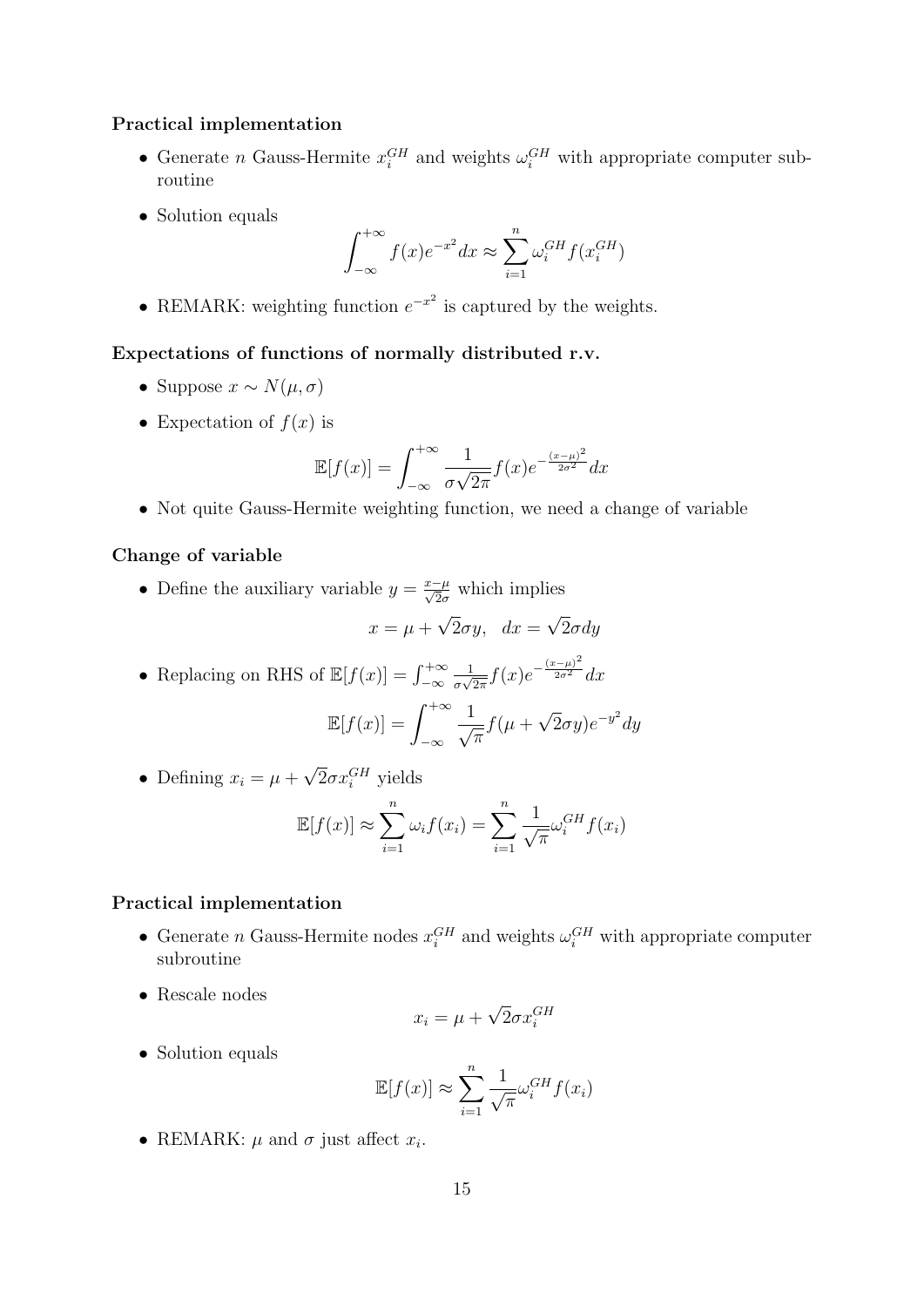#### Persistent processes

- If x follows an  $AR(1)$  process its conditional mean changes over time.
- Set of Gauss-Hermite nodes expands with time.
- Solutions (reference: lecture notes by Karen Kopecky at [http://tinyurl.com/2cxw4rs\)](http://tinyurl.com/2cxw4rs)
	- Tauchen (86) method
	- Tauchen and Hussey (91) method
	- Rouwenhorst (95) method

## 1.2 Monte Carlo integration

#### Monte Carlo Integration

• Read the relevant section in Judd.

# 2 The Contraction Mapping theorem

#### Theorem of the maximum

Let  $X \subseteq \mathbb{R}^n$  and  $Y \subseteq \mathbb{R}^m$ . Let  $\Gamma: X \to Y$  and  $f: X \times Y \to \mathbb{R}$ . Consider the problem of choosing  $y \in \Gamma(x)$  to maximize the function  $f(x, y)$ . Let

$$
h(x) = \max_{y \in \Gamma(x)} f(x, y)
$$

$$
\hat{y}(x) = \arg \max_{y \in \Gamma(x)} f(x, y)
$$

**Theorem 2 (Theorem of the Maximum)** Let  $X \subseteq \mathbb{R}^n$  and  $Y \subseteq \mathbb{R}^m$ . Let  $\Gamma : X \to Y$ be a compact-valued and continuous correspondence and  $f: X \times Y \to \mathbb{R}$  be a continuous function. Then

- 1.  $\hat{y}(x)$  is a non-empty and compact-valued correspondence;
- 2.  $h(x)$  is a continuous function.

#### Important property of the Bellman equation

$$
v_t(x_t) = \max_{x_{t+1} \in \Gamma(x_t)} F(x_t, x_{t+1}) + \beta v_{t+1}(x_{t+1})
$$
 (BE)

Assumption 1 (Assumption 1)  $x_t \in X \subseteq \mathbb{R}^n$ ,  $\Gamma : X \to X$  is a continuous and compact-valued correspondence and  $F: X \times X \to \mathbb{R}$  is a continuous function.

**Corollary 1** If Assumption 1 is satisfied and  $v_{t+1} : \mathbb{R}^n \to R$  is a continuous function, then  $v_t$  is a continuous function.

- Bellman equation (BE) maps the space  $C<sup>0</sup>(X)$  onto itself
- Proof: straightforwardly from Theorem of the Maximum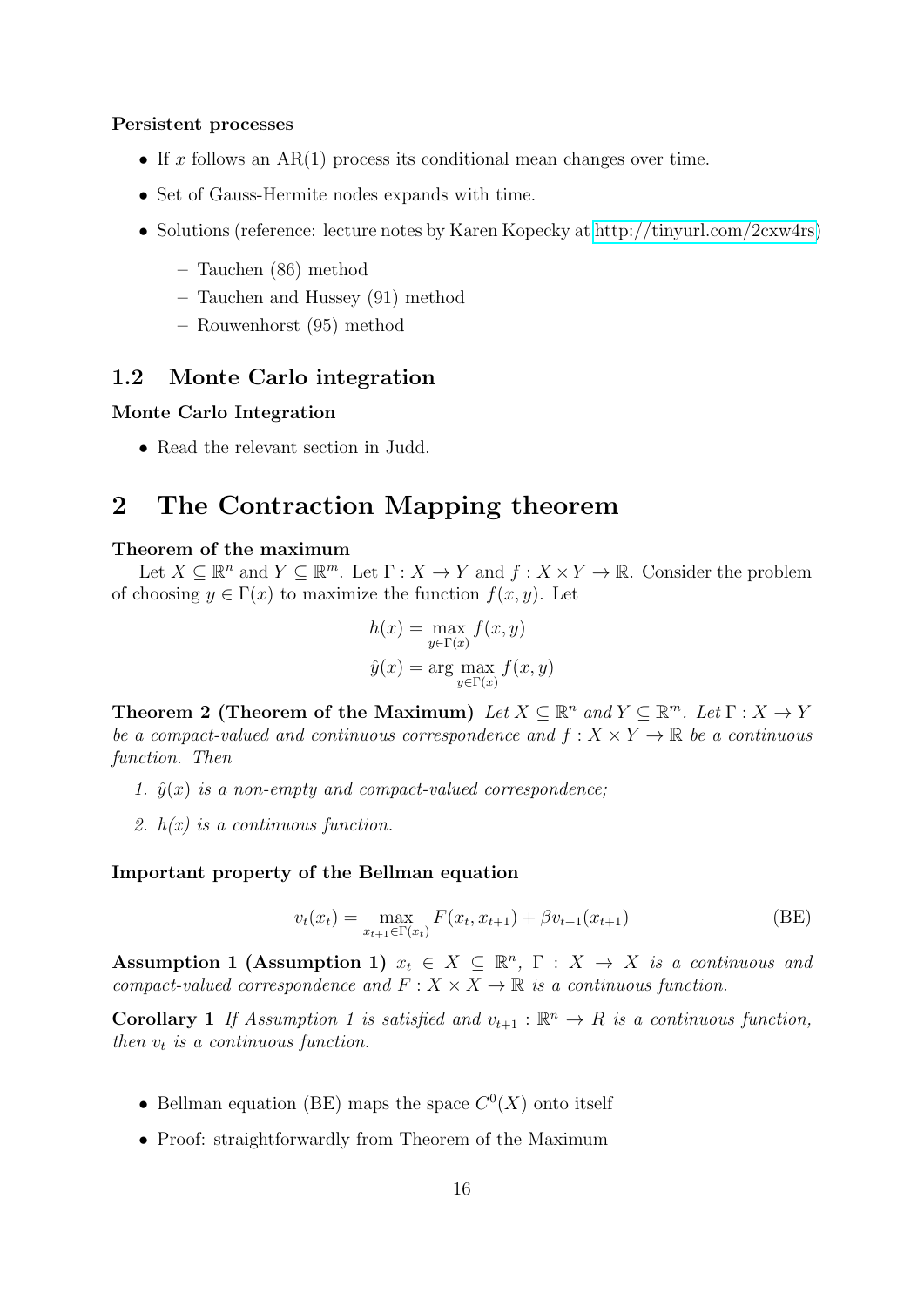#### Finite horizon dynamic programming

$$
v_t(x_t) = \max_{x_{t+1} \in \Gamma(x_t)} F(x_t, x_{t+1}) + \beta v_{t+1}(x_{t+1})
$$

with  $t \leq T < \infty$  and  $v_{T+1} = 0$ .

• If Assumption 1 is satisfied then  $\hat{x}_{t+1}(x_t)$  is a non-empty, compact-valued correspondence and  $v_t(x_t)$  is a continuous function.

– At  $t = T$  it is  $v_T(x_T) = \max_{x_{T+1} \in \Gamma(x_T)} F(x_T, x_{T+1})$ 

– At any  $t < T$  it follows from the previous corollary

• Solution  $\{\hat{x}_{t+1}(x_t), v_t(x_t)\}_{t=0}^T$  also found by backward induction

#### Infinite horizon dynamic programming

$$
v_t(x_t) = \max_{x_{t+1} \in \Gamma(x_t)} F(x_t, x_{t+1}) + \beta v_{t+1}(x_{t+1})
$$

• Indeed the problem is stationary. The solution is a pair  $\{x'(x), v(x)\}$  solving

$$
v(x) = \max_{x' \in \Gamma(x)} F(x, x') + \beta v(x')
$$

- Problem: no terminal date from which to start backward induction
	- Does a solution exist?
	- If a solution exists, how can we find it?

#### Main result (to prove)

- (Existence) If Assumption 1 is satisfied the infinite horizon dynamic programming problem has a unique solution
- (Solution) The solution can be found by iterating on the Bellman equation

$$
v^{n+1}(x) = \max_{x' \in \Gamma(x)} F(x, x') + \beta v^n(x')
$$

starting from any continuous function  $v^n$ .

- Same as finite horizon but starting from any arbitrary "guess" function.
- ... but a better guess implies faster convergence!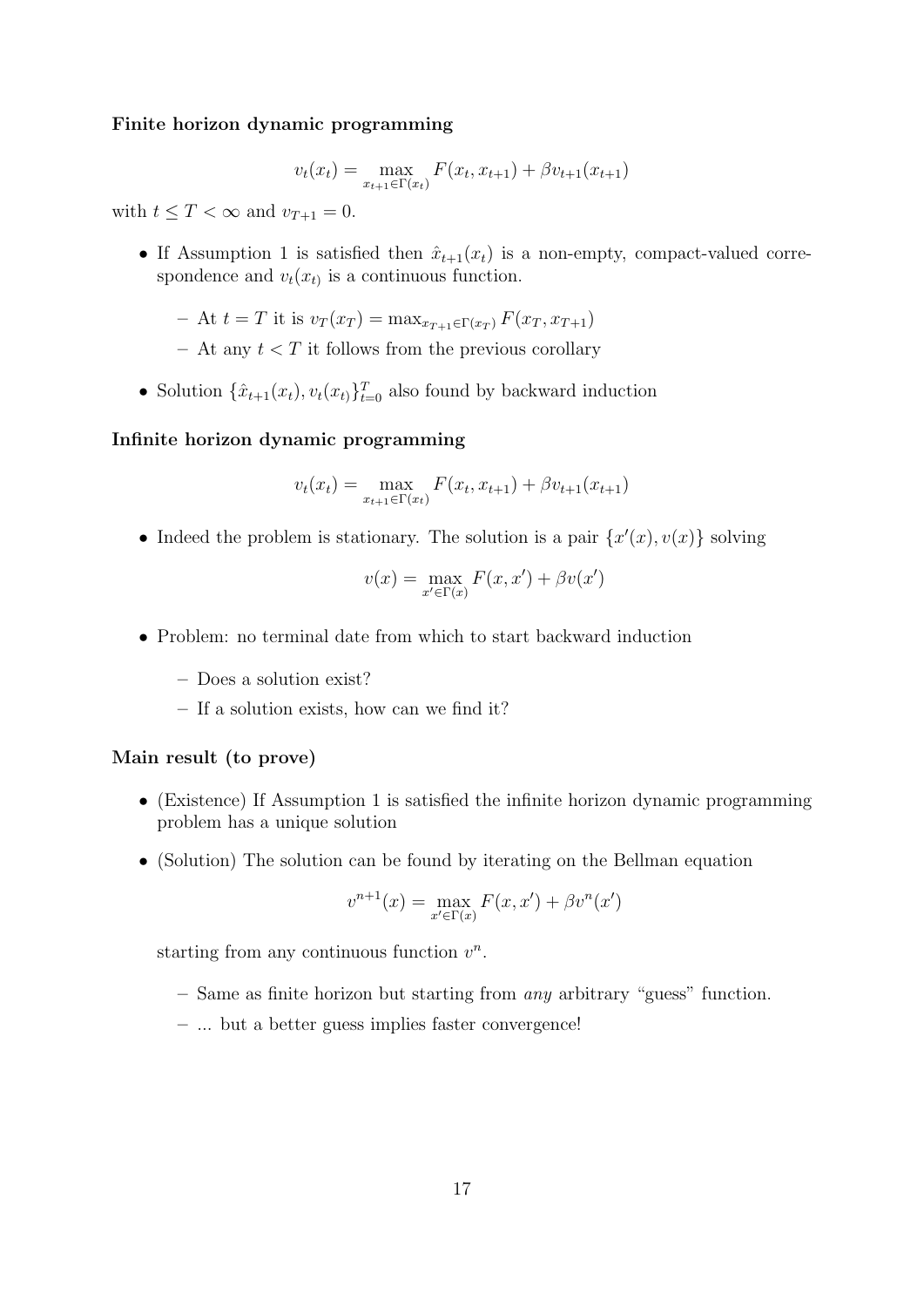#### Existence (to prove)

Let

$$
T(v) = \max_{x' \in \Gamma(x)} F(x, x') + \beta v(x')
$$

- Mapping  $T(v)$  is a functional (maps fns into fns)
- The Bellman equation has a solution if  $T(v)$  has a fixed point

$$
v^* = T(v^*)
$$

• We need a fixed-point theorem for functionals

#### Mathematical preliminaries

**Definition 1** A metric space is a set S together with a distance function  $\rho : S \times S \to \mathbb{R}$ , such that for all  $x, y, z \in S$ :

1.  $\rho(x, y) \geq 0$  with equality iff  $x = y$ ;

$$
\mathcal{Z}. \ \rho(x,y) = \rho(y,x);
$$

3.  $\rho(x, z) \leq \rho(x, y) + \rho(y, z)$ .

#### Mathematical preliminaries II

**Definition 2** A sequence  $\{x_n\}_{n=0}^{\infty}$  in a metric space  $(S, \rho)$  **converges** to  $x \in S$  if for each real scalar  $\epsilon > 0$  there exists  $N_{\epsilon}$  such that

$$
\rho(x_n, x) < \epsilon, \text{ for all } n > N_{\epsilon}.
$$

**Definition 3** A sequence  $\{x_n\}_{n=0}^{\infty}$  in a metric space  $(S, \rho)$  is **Cauchy** if for each real scalar  $\epsilon > 0$  there exists  $N_{\epsilon}$  such that

$$
\rho(x_n, x_m) < \epsilon, \text{ for all } n, m > N_{\epsilon}.
$$

#### Cauchy vs convergent sequences

- The first definition requires knowledge of the limit point  $x$  to be operational.
- The second definition does not, but
	- a convergent sequence in a metric space  $(S, \rho)$  is Cauchy
	- a Cauchy sequence in a metric space  $(S, \rho)$  may be convergent only in a metric space other than  $(S, \rho)$

E.g. Let S be the set of rational number and  $\rho(x, y) = |x - y|$ . The sequence

$$
x_n = \left(1 + \frac{1}{n}\right)^n
$$

is Cauchy in  $(S, \rho)$  but its limit is the irrational number e.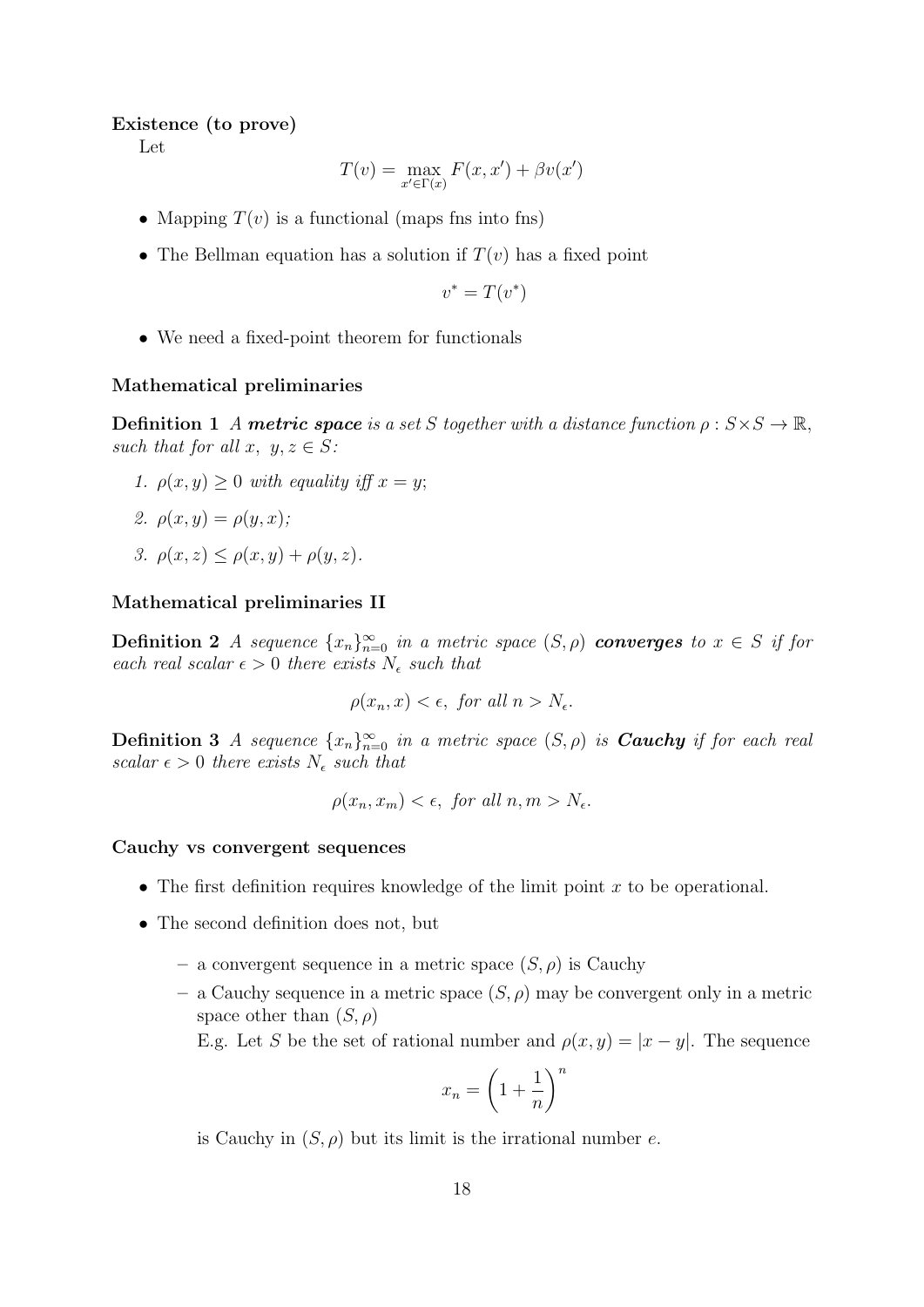#### Complete metric spaces

**Definition 4** A metric space  $(S, \rho)$  is **complete** if every Cauchy sequence in  $(S, \rho)$  converges to a limit in S.

- For complete metric spaces the convergence of a sequence can be verified by means of the Cauchy criterion.
- Working with complete metric spaces is easier.

#### Normed vector spaces

**Definition 5** A real vector (or linear) space is a set  $X \subseteq R^n$  together with two operations - addition and multiplication by a real scalar - such that it has a zero element and is closed under the two operations.

**Definition 6** A normed vector space is a vector space S, together with a norm  $|| \cdot ||$ :  $S \to \mathbb{R}$  such that for all  $x, y \in S$  and  $\alpha \in \mathbb{R}$ 

- 1.  $||x|| > 0$ :
- 2.  $||\alpha x|| = |a| \cdot ||x||;$
- 3.  $||x + y|| < ||x|| + ||y||$ .

#### Metric vs normed vector spaces

**Remark 1** For a normed vector space  $(S, || \cdot ||)$  a metric can be defined by means of the norm  $|| \cdot ||$ ; namely for all  $x, y \in S$ 

$$
\rho(x,y) = ||x - y||.
$$

• Every normed vector space is a metric vector space under the above metric.

#### Banach spaces

Definition 7 A Banach space is a complete normed (metric) vector space.

**Theorem 3** Let  $X \subseteq \mathbb{R}^n$ . The space  $C^0(X)$  of bounded continuous functions  $f : X \to \mathbb{R}$ together with the sup norm  $||f||_{\infty} = \sup_{x \in X} |f(x)|$  is a Banach space.

#### Contraction mapping

**Definition 8** Let  $(S, \rho)$  be a metric space and  $T : S \to S$  a function. T is **contraction mapping** (with modulus β) if for some  $\beta \in (0,1)$  it is  $\rho(T(x), T(y)) \leq \beta \rho(x, y)$  for all  $(x, y) \in S$ .

- A contraction mapping on S shrinks the distance between any two points in S.
- The application of a contraction mapping on  $(S, \rho)$  generates a Cauchy sequence.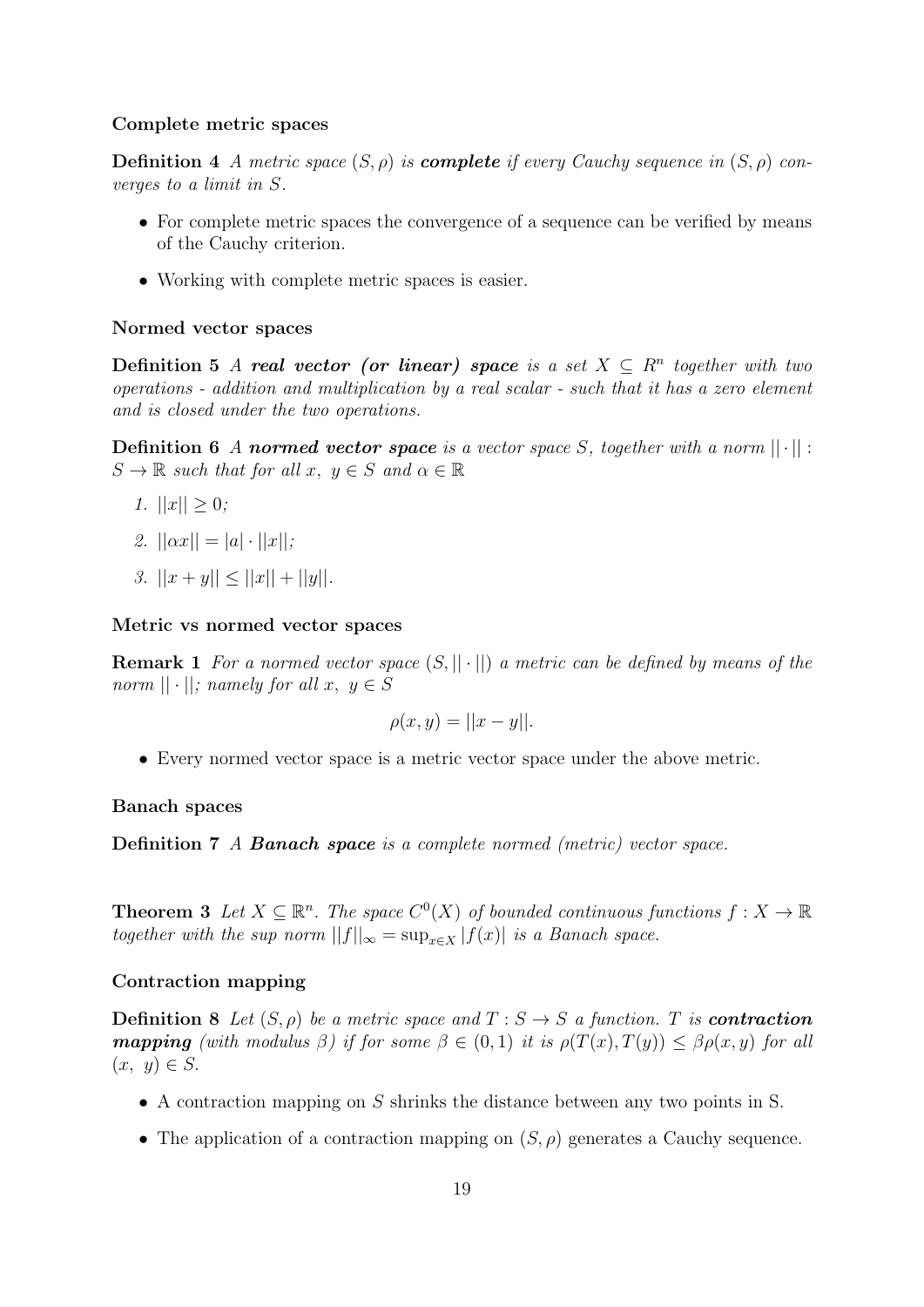#### Contraction mapping theorem

**Theorem 4 (Contraction mapping theorem)** If  $(S, \rho)$  is a complete metric space and  $T : S \to S$  is a contraction mapping with modulus  $\beta$ , then

- 1. T has a unique fixed point in S;
- 2. for any  $v^0 \in S$ ,  $\rho(T^n(v^0), v) \leq \beta^n \rho(v_0, v)$ .

#### Blackwell sufficient conditions

**Theorem 5 (Blackwell sufficient conditions)** Let  $X \in \mathbb{R}^n$  and  $B(x)$  a space of bounded functions  $f: X \to X$  equipped with the sup norm. An operator  $T: B(X) \to B(X)$  is a contraction mapping if it satisfies

- 1. (monotonicity) given  $f, g \in B(x)$  and  $f(x) \le g(x)$  for all  $x \in X$  it is  $T(f) \le T(g)$ for all  $x \in X$ :
- 2. (discounting) there exists  $\beta \in (0,1)$  such that

$$
T(f(x) + a) \le T(f(x)) + \beta a, \text{ for all } f \in B(X), \ x \in X, \ a \ge 0.
$$

#### At last. . .

Assume that:

- Assumption 1 holds;
- either  $F(x, x')$  x,  $x' \in X$  is bounded or X is compact.

Then

- the Bellman operator  $T(v) = \max_{x' \in \Gamma(x)} F(x, x') + \beta v(x')$  maps  $C^0(x)$  onto itself
- The space  $(C^0(X), || \cdot ||_{\infty})$  is a Banach space
- If  $T(v)$  is a contraction mapping it has a unique fixed point in  $C<sup>0</sup>(x)$
- $T(v)$  satisfied Blackwell sufficient conditions
- Discounted dynamic programming problems with bounded returns have a unique solution.

#### Approximation Error bound

• The Contraction Mapping Theorem bounds the distance between the  $n-$ th iteration and the true (limit) value by

$$
\rho(T^n v^0, v) \le \beta^n \rho(v^0, v)
$$

- Interesting but not operational as  $v$  is in general unknown.
- Operational bound

$$
\rho(T^{n}v^{0}, v) < \frac{1}{1 - \beta} \rho(v^{n}, v^{n+1})
$$

• Can be used to establish convergence up to desired tolerance!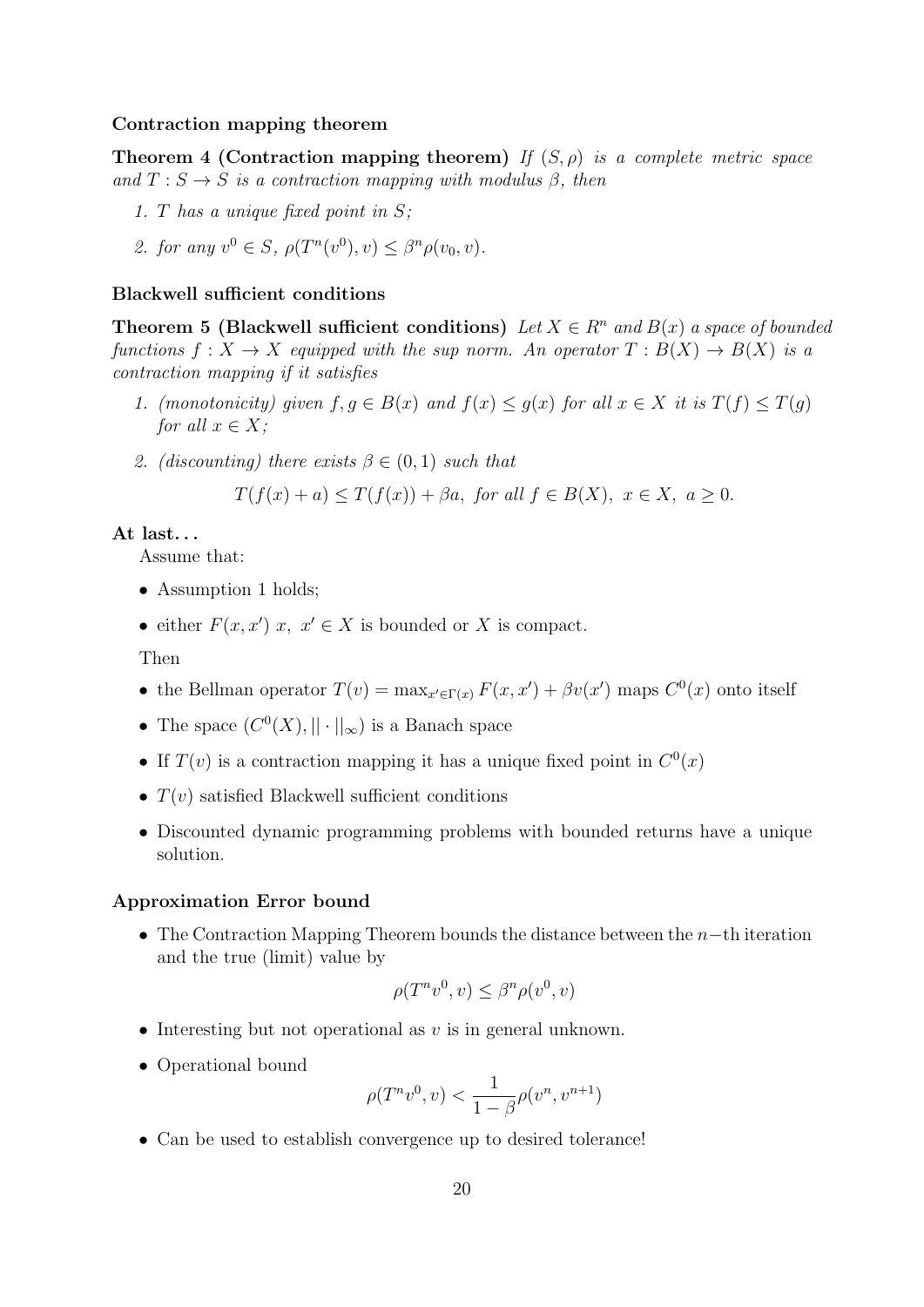# Lecture 3: Two solution methods for DP problems

## Roadmap for this part

- A refresher of optimization
- Two solution methods for DP problems.
	- Discretized value function iteration
	- The method of endogenous grid points

## Readings for this lecture

- 1. p. 99-100 in Judd (1998)
- 2. Chapters 4.1-4.5 in LS
- 3. Carroll (2006) and Barillas Villaverde (2007).

# 1 A refresher of optimization

## Locating maxima

- Theorem of the maximum gives sufficient conditions for existence of a maximum.
	- If objective is not continuous we are on shaky ground
	- We assume continuity in what follows
- How to locate a maximum
	- Non-differentiable vs differentiable problems
	- Concave vs non-concave problems

## Locating maxima (non-differentiable problems)

- We cannot use first-order conditions
- We need to use global comparison methods
	- Optimization on a discrete domain (effectively grid search)
		- ∗ Always a good starting point
		- ∗ If maximand is continuous it finds an approximate global max
		- ∗ The finer the grid the better the approximation
	- Polytope methods
- Concave problem
	- Unique maximized value for objective
	- Strictly concave: unique maximum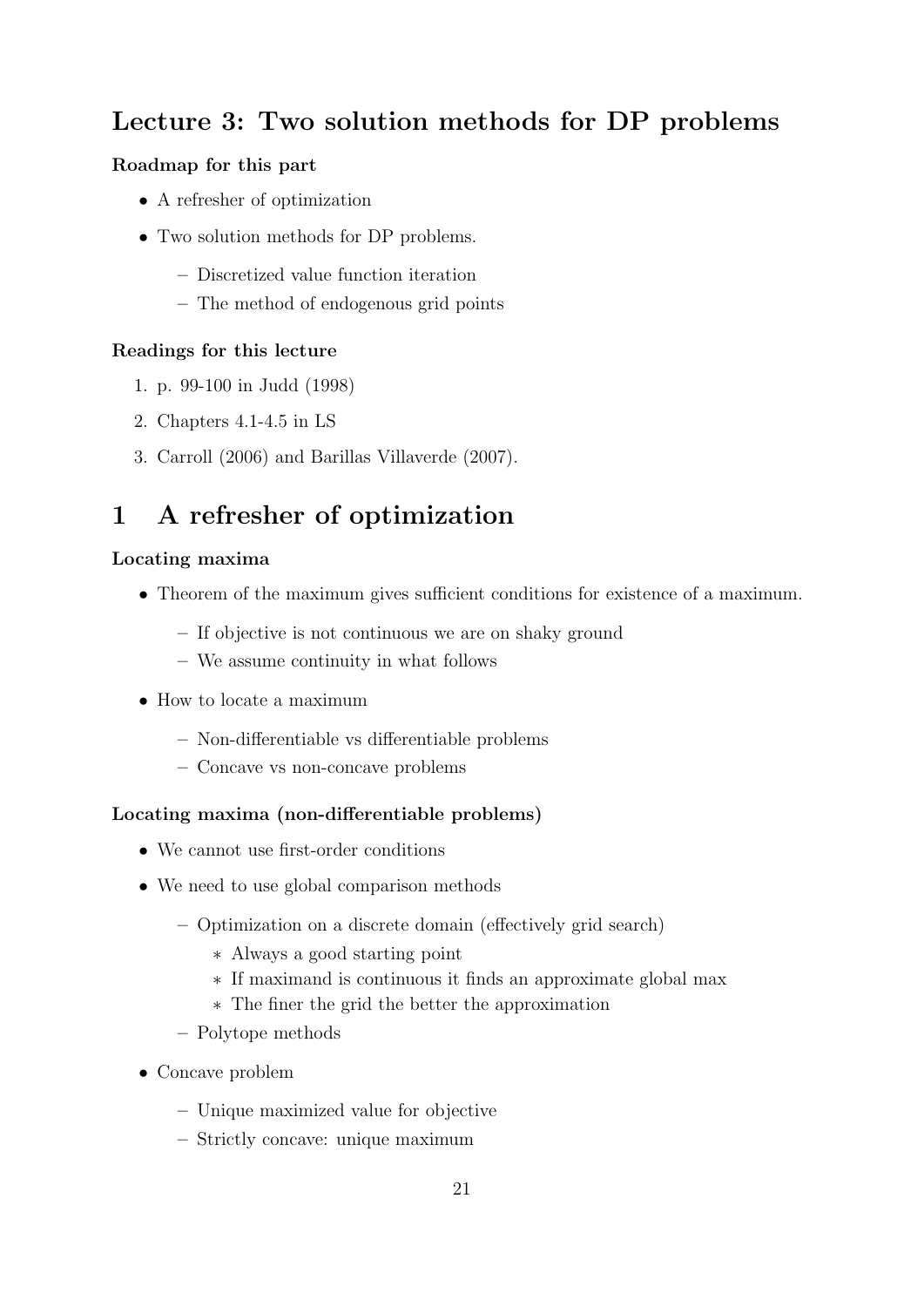#### Locating maxima (differentiable problems)

- First order condition (FOC) is necessary for a maximum
	- Reduces maximization problem to root-finding problem
- Concave problems
	- FOC is also sufficient
	- Strictly concave: FOC is necessary and sufficient for a unique maximum

# 2 Two methods for solving DP problems

#### Value function iteration

- We have a number of theoretical results
	- Unique solution under quite general assumptions; hence. . .
	- It will always work (though possibly slow)
- We have tight convergence properties and error bounds
- It can be easily parallelized

#### A workhorse example: the stochastic growth model

The stochastic growth model

$$
\max_{\{c_t, k_{t+1}\}_{t=0}^T} \mathbb{E}_0 \sum_{t=0}^T \beta^t u(c_t)
$$
\n
$$
\text{s.t. } k_{t+1} = e^{z_t} k_t^{\alpha} - c_t, \ k_{t+1} \geq \underline{k}, \ c_t \geq 0
$$
\n
$$
z_t = \rho z_{t-1} + \epsilon_t, \ k_0, z_0 \text{ given, } \epsilon_t \sim N(0, \sigma)
$$

can be written as

$$
\max_{\{k_{t+1}\}_{t=0}^{T}} \mathbb{E}_{0} \sum_{t=0}^{T} \beta^{t} u(e^{z_{t}} k_{t}^{\alpha} - k_{t+1})
$$
  
s.t.  $k_{t+1} = \Gamma(k_{t}, z_{t}) = [\underline{k}, e^{z_{t}} k_{t}^{\alpha}]$   
 $z_{t} = \rho z_{t-1} + \epsilon_{t}$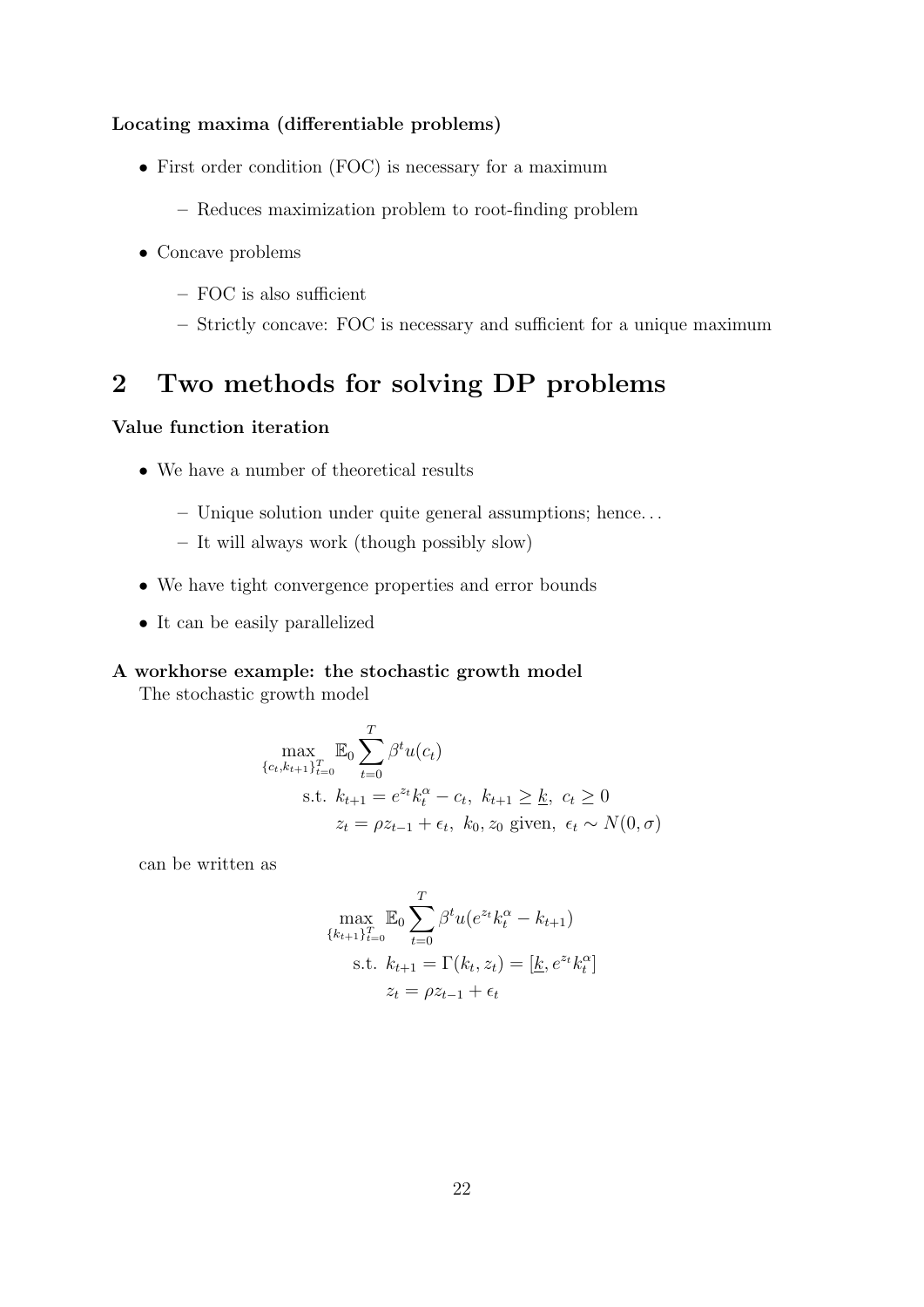#### The stochastic growth model: Bellman equation

$$
V(k, z) = \max_{k' \in \Gamma(k, z)} u(e^z k^\alpha - k') + \beta \mathbb{E}[V'(k', z')]z]
$$

- $V(k, z)$  stands for  $V_t(k_t, z_t)$  and  $V'(k', z')$  stands for  $V_{t+1}(k_{t+1}, z_{t+1})$ .
- We can write the Bellman equation as

$$
V = T(V')
$$

where  $T(\cdot)$  is the right hand side of the previous equation.

 $\bullet$  Given an initial/terminal value for  $V'$  repeated application of the operator yields an approximation arbitrary closed to the true value function.

#### Normalization

• Before starting the algorithm it is a good idea to normalize the problem by replacing  $u(\cdot)$  by its linear transformation  $(1 - \beta)u(\cdot)$ 

$$
V(k, z) = \max_{k' \in \Gamma(k, z)} (1 - \beta) u(e^{z} k^{\alpha} - k') + \beta \mathbb{E}[V'(k', z')]z]
$$

- Remember: expected utility is defined up to an affine transformation
- Advantages:
	- Stability: weighted average
	- Convergence bounds are easier to interpret
- We will not do this in what follows to simplify notation

#### Discretization

- We can evaluate the Bellman equations only at a finite number of points.
- If the state space is continuous we need to discretize it
	- Exogenous stochastic state variable
		- ∗ Grid  $\mathcal{Z} = [z_1, z_2, \ldots, z_m]$
	- Endogenous state variables
		- $\ast$  Grid  $\mathcal{K} = [k_1, k_2, \ldots, k_n]$
- Tradeoff
	- Accuracy vs curse of dimensionality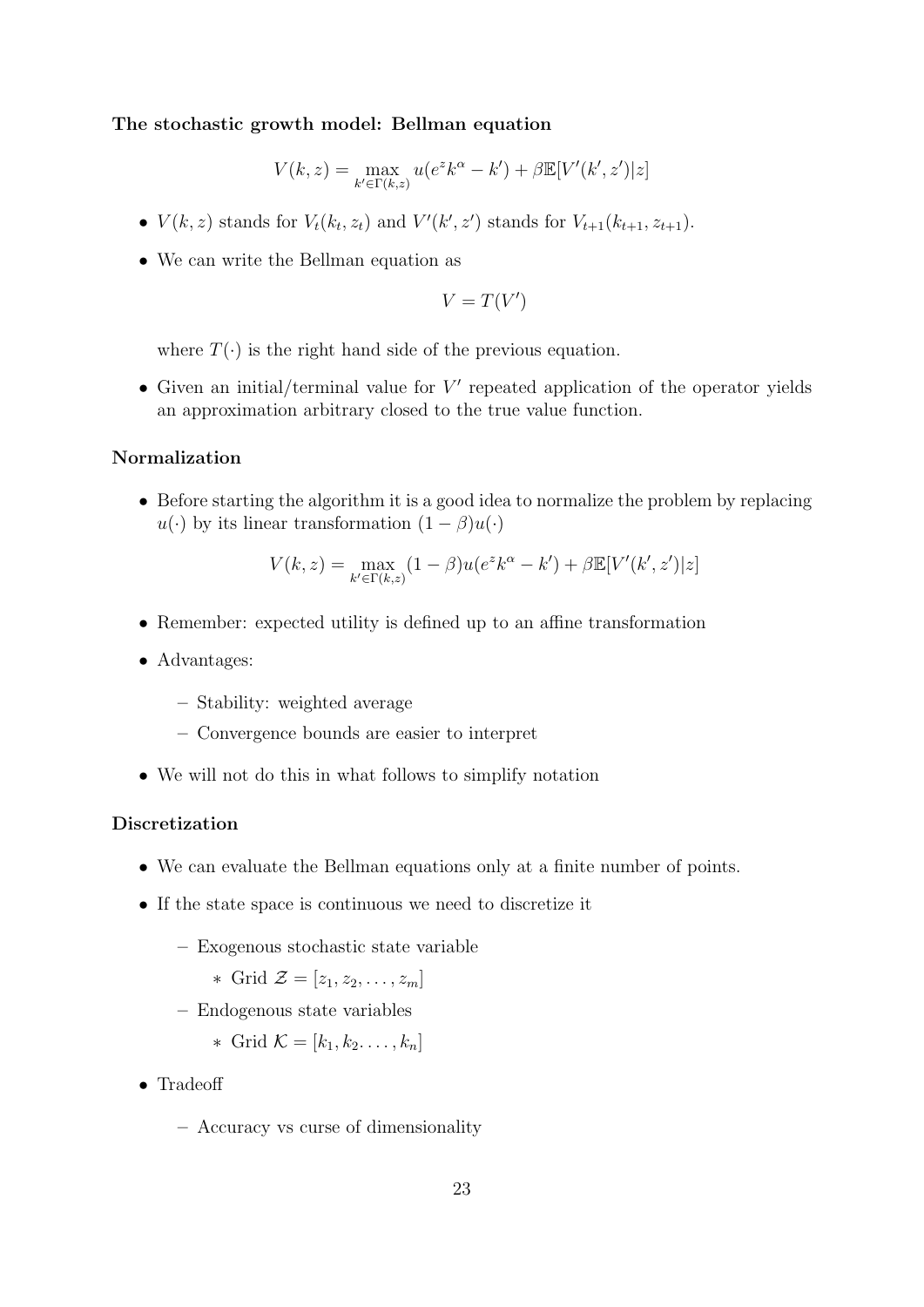#### Choice of grid for endogenous state variables

- Ideally K has to contain  $\Gamma(k, z)$  for all z and "relevant" k
	- $k_1 = \underline{k}$  but  $k_n$  is unknown if k is unbounded above
	- Choose large enough  $k_n$  and verify that it is never binding for the optimal choice.
- How to fill the interval  $[k_1, k_n]$ 
	- Chebyshev nodes if polynomial approximation; otherwise. . .
	- Use economic theory and error analysis to assess where to cluster points
	- We usually want more grid points where value function has more curvature
	- Problem: just a heuristic argument, may be self-confirming

#### Choice of grid for exogenous stochastic variables

- Unless the stochastic process for z is already discrete (Markov chain) it has to be discretized.
- Nodes  $z_i$  and weights  $\pi_{ij}$  with  $i, j = 1, ..., m$  with  $\pi_{ij} = \Pr(z' = z_j | z = z_i)$ .
	- Use appropriate quadrature nodes and weights if feasible.
	- Use approximate quadrature nodes and weights otherwise (i.e. trade-offs with persistent processes).

#### Implementation

- 1. Start with an initial guess
- 2. Apply the Bellman operator
	- (a) Compute the expectation (integration)

$$
\tilde{V}(k',z) = \mathbb{E}V'[(k',z')|z]
$$

(b) Compute the optimal policy (maximization)

$$
\hat{k}' = \arg\max_{k' \in \Gamma(k,z)} u(e^z k^\alpha - \hat{k}') + \beta \tilde{V}(k',z)
$$

(c) Replace for the optimal policy to obtain

$$
V = T(V') = u(e^z k^\alpha - \hat{k}') + \beta \tilde{V}(\hat{k}', z)
$$

3. Iterate on 2. until convergence.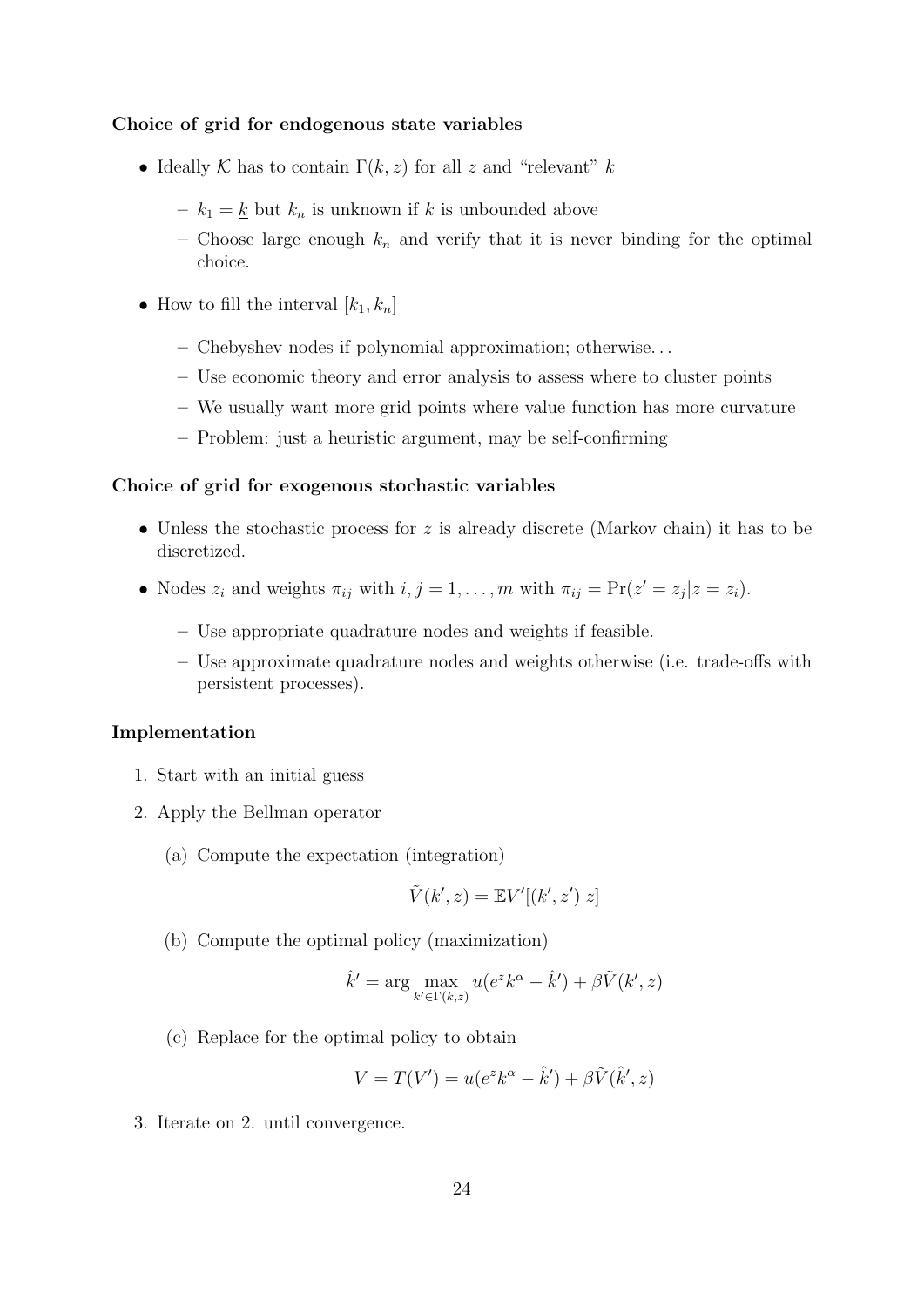#### Choice of initial guess (functional form)

• Finite horizon

$$
-V'(k',z') = V_T(k_T, Z_T) = u(e^{z_T}k_T^{\alpha})
$$

- Infinite horizon
	- $-V'(k', z') = V^0(k', z')$
	- The better the initial guess the faster convergence
	- Good guesses
		- ∗ Have same property as the solution (e.g. monotonicity, concavity)
		- ∗ Value fn in deterministic steady state  $\rightarrow V^0(k, z) = u(e^z k^{\alpha})/(1 \beta)$

#### Computing the expectation function (integration)

• Expected continuation value

$$
\tilde{V}(k', z_i) = \sum_{j=1}^n \pi_{ij} V'(k', z_j), \quad i = 1, ..., m
$$

• In matrix notations

$$
\tilde{V}(k', z_i) = \Pi_i \cdot V'(k')
$$
  
with  $\Pi_i = [\pi_{i1}, \pi_{i2}, \dots, \pi_{im}]$  and  $V'(k') = \begin{bmatrix} V'(k', z_1) \\ V'(k', z_2) \\ \vdots \\ V'(k', z_m) \end{bmatrix}$ 

#### Computing the optimal policy (maximization)

- Most costly computational step
- Various methods
	- Discretized VFI
		- ∗ forces both  $k$  and  $k'$  to lie on the discrete grid  $K$
	- Endogenous grid method
		- ∗ force  $k'$  to lie on the discrete grid  $K$  and solves for  $k$  that satisfies the FOC
	- Other methods
		- ∗ Use numerical optimization algorithms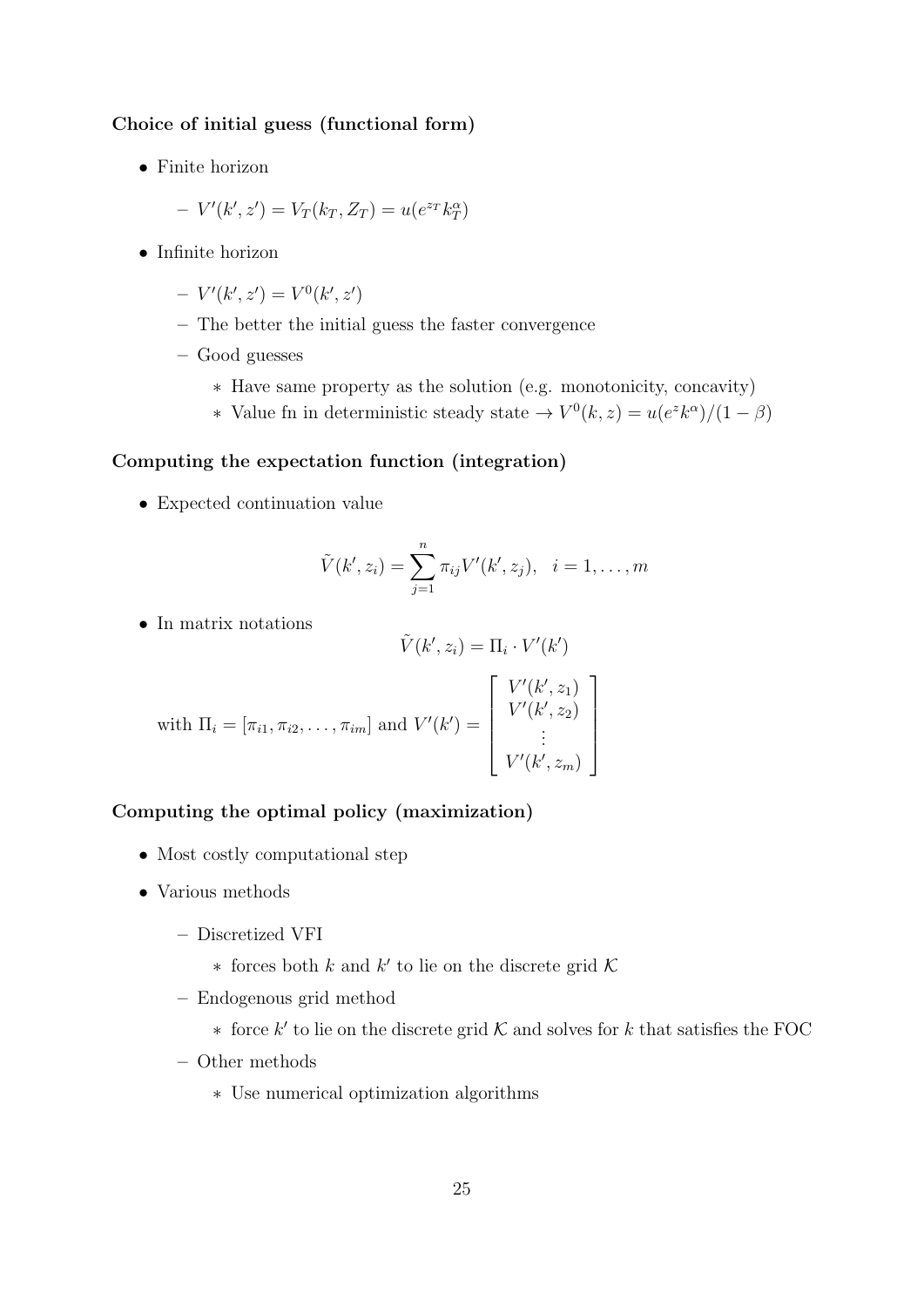## 3 Discretized Value Function Iteration

## Discretized VFI (maximization step)

• Finds optimum for the discretized problem by grid search

$$
\max_{k' \in \mathcal{K}} u(e^{z_i}k_l^{\alpha} - k') + \beta \tilde{V}(k', z_i) \quad i = 1, \dots, m, = 1, \dots, n
$$

- Search over K rather than  $\Gamma(k_l, z_i)$
- Easily implemented on a computer.
	- Just write in vector form and find largest component
	- Global comparison method (nearly always works)
- True problem is not discrete though
	- Good approximation requires lots of points.
	- Curse of dimensionality
	- Tradeoff: speed vs accuracy

#### Implementing discretized VFI (summary)

- 1. Choose grids  $\mathcal{K} = \{k_l\}_{l=1}^n$  and  $\mathcal{Z} = \{z_i\}_{i=1}^m$
- 2. Guess a value function  $V^0(k, z)$
- 3. For  $l = 1, \ldots, n$  and  $i = 1, \ldots, n$  compute

$$
V^{k+1}(k_l, z_i) = \max_{k' \in \mathcal{K}} u(e^{z_i} k_l^{\alpha} - k') + \beta \sum_j \pi_{ij} V_k(k', z_j)
$$

- 4. If  $||V^{k+1} V^k||_{\infty} < \epsilon$  go to step 5; else got to step 3.
- 5. Stop (for a possible refinement see Step 3 on p. 413 in Judd).

## Speeding up

- Monotonicity of policy function
- Concavity
- (Modified) Policy function iteration (aka Howard improvement)
	- Iterate on the Bellman equation for  $n-1$  times keeping policy function fixed
	- $-$  Solve maximization step every  $n$  iterations.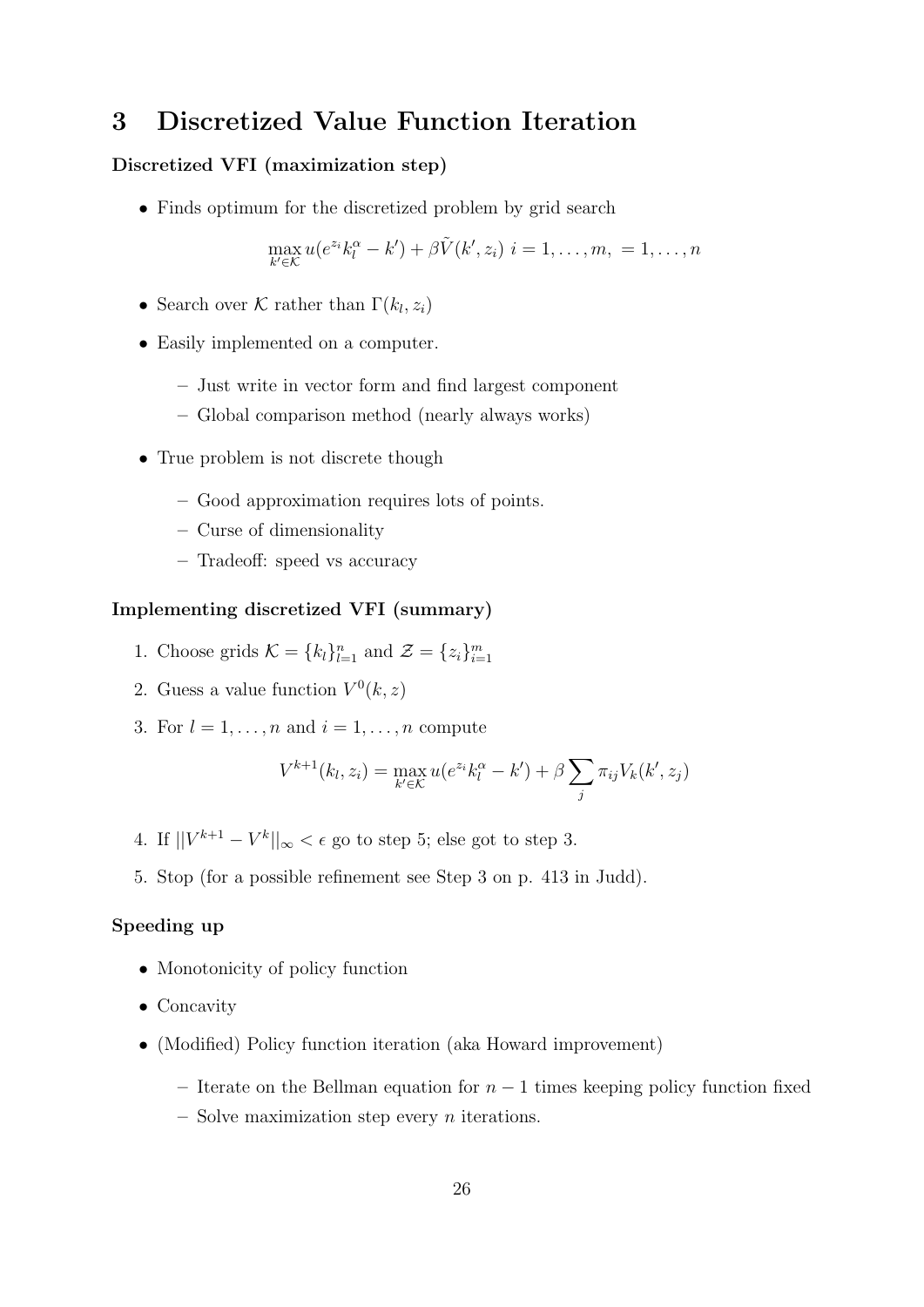# 4 The endogenous grid method

#### The endogenous grid method

- Recently proposed by Carroll (2006) and Barillas and Fernández-Villaverde (2007)
- Differentiable and strictly concave problems
	- uses FOC
- Can be extended to certain non-differentiable and non-concave problems

#### Background: maximization using FOC

• Euler equation

$$
u'(e^{z}k^{\alpha} - k') \geq \beta \tilde{V}_k(k', z),
$$

with equality if  $k' > k$ .

• Envelope condition

$$
V_k(k, z) = u'(e^z k^{\alpha} - k'(k, z))\alpha e^z k^{\alpha - 1}
$$

and

$$
\tilde{V}_k(k',z) = \mathbb{E}[V_k(k',z')|z]
$$

• The three equations define an operator  $T(\tilde{V}_k)$  mapping a function  $\tilde{V}_k$  into a new function  $V_k$ .

– We are looking for a fixed point  $\tilde{V}_k = T(\tilde{V}_k)$ 

#### Maximization using FOC (implementation)

- 1. Start with an initial guess  $V_k^0(k, z)$
- 2. Apply the Euler operator
	- (a) Compute the expectation (integration)

$$
\tilde{V}_k^n(k',z) = \mathbb{E}[V_k^n(k',z')|z]
$$

(b) Compute the optimal policy (maximization)

$$
u'(e^{z}k^{\alpha} - \hat{k}') = \beta \tilde{V}_k^n(\hat{k}', z) \text{ or } \hat{k}' = \underline{k}
$$

(c) Replace for the optimal policy to obtain

$$
V_k^{n+1}(k, z) = u(e^z k^\alpha - \hat{k}'(k, z)) \alpha e^z k^\alpha
$$

3. Iterate on 2. until convergence of  $\tilde{V}_k^n$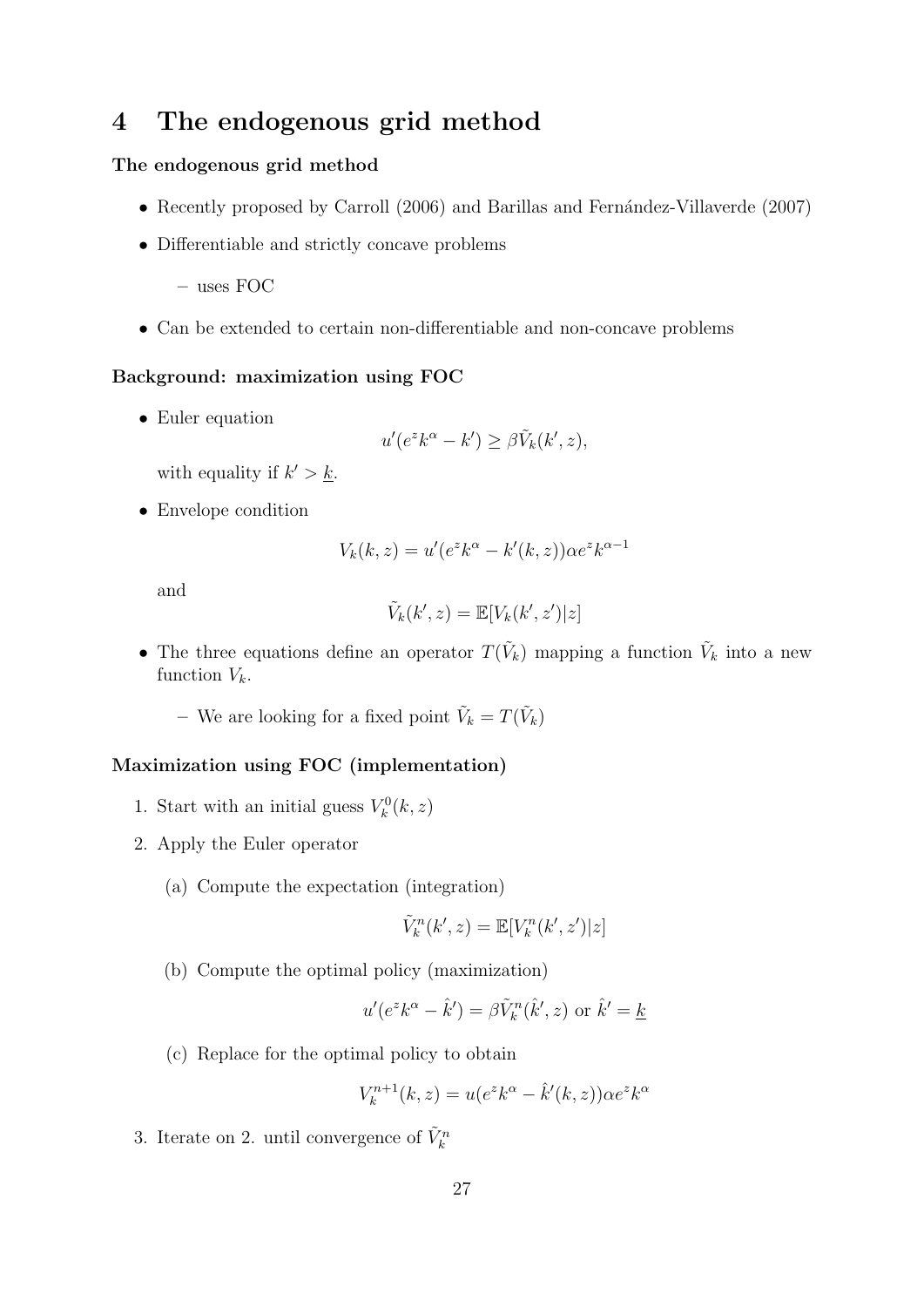#### Remarks

- The algorithm effectively iterates on the policy function  $k'(k, z)$  rather than the value function. It belongs to a class of algorithms known as "Time iteration".
	- Uniqueness of the solution follows from uniqueness of policy and value function.
	- We have no theoretical bounds for the error in the partial derivative of the value function  $\tilde{V}_k$ .
- Step 2.1 above is the usual one. Just apply quadrature.
- The main difference lies in the maximization step.
- Initially, we assume solution is interior in what follows.

#### Standard implementation of maximization step

- It is useful to define the intermediate state variable *total resources*  $Y = e^{z}k^{\alpha}$
- For  $z = z_i \in \mathcal{Z}$  and  $k = k_l \in \mathcal{K}$  we have a grid point  $Y_{il} = e^{z_i} k_l^{\alpha}$  for Y
- For all  $i, l$ , standard methods compute  $k'(Y_{il}, z_i)$  solving

$$
-(1-\beta)u'(Y_{il}-k') + \beta \tilde{V}_k(k',z_i) = 0
$$

By construction  $k'(Y_{il}, z_i) = k'(k_l, z_i)$ 

• The Euler equation is non-linear in  $k'$ , hence costly to solve

#### Maximization step in the endogenous grid method

- Instead of making *current*  $k$  lie on a grid we solve for  $Y$  such that the optimal choice of *future*  $k'$  lies on a grid  $K$  with  $k_1 = \underline{k}$
- For each  $z = z_i \in \mathcal{Z}$  and  $k' = k_m \in \mathcal{K}$  compute  $Y_{im}^{end}$

$$
Y_{im}^{end} - k_m = u'^{-1} \left( \beta \tilde{V}_k(k_m, z_i) \right)
$$

- Equivalent to standard methods as long as  $k'$  is invertible; but
- The Euler eq. is linear in  $Y_{im}^{end}$ ; no root finding!
- The set of pairs  $(k_m, Y_{im}^{end})$  is the policy function  $k'(Y_{im}^{end}, z_i)$  on the endogenous grid points  $Y_{im}^{end}$  for total resources.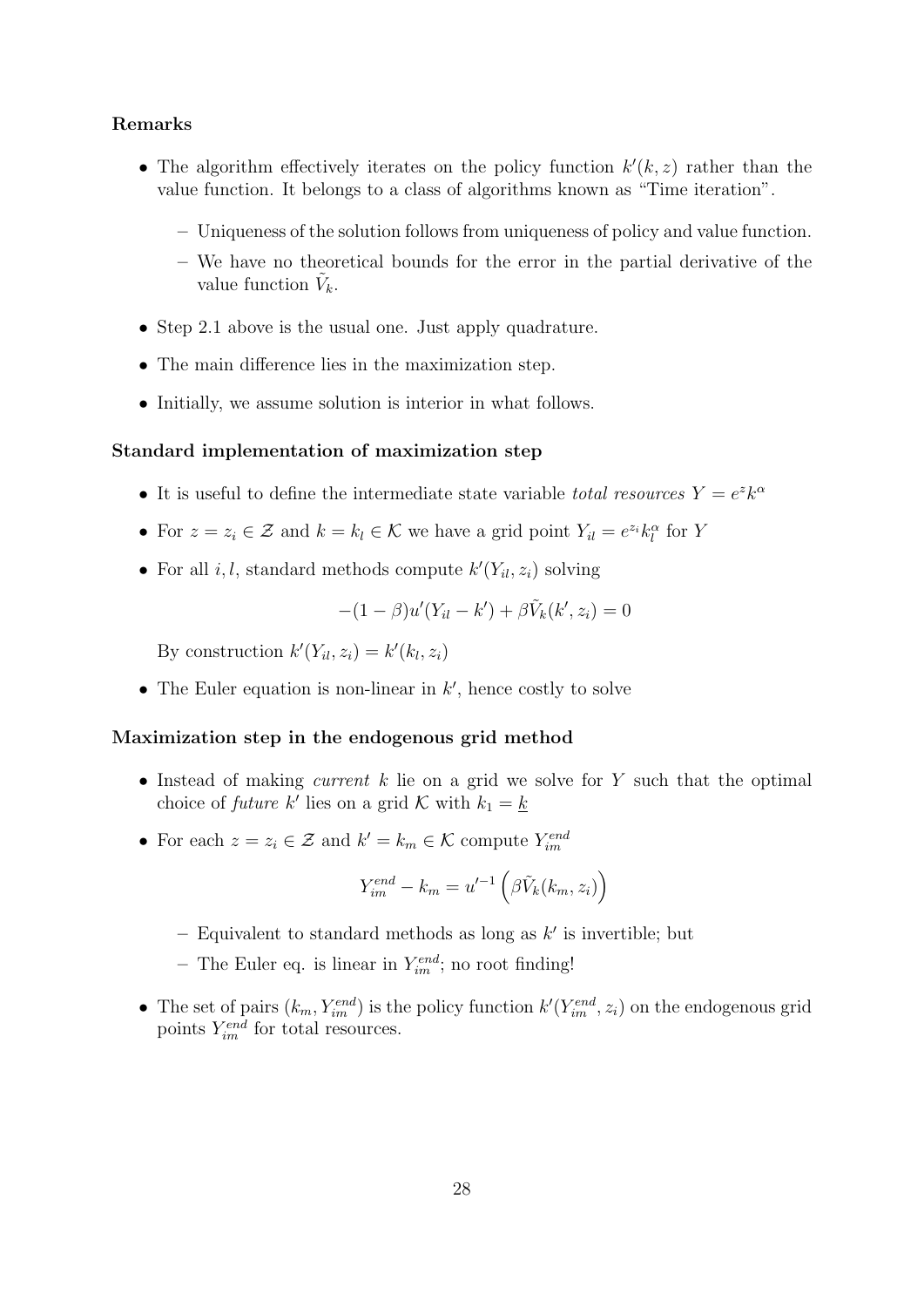#### Graphically



#### Recovering the policy fn on the exogenous grid

- The policy function  $k'(Y_{im}^{end}, z_i)$  on the endogenous grid points for total resources  $Y_{im}^{end}$  implies a policy function  $k'(k_{im}^{end}, z_i)$  where  $Y_{im}^{end} = e^{z_i} (k_{im}^{end})^{\alpha}$ .
- In general  $k_{im}^{end} \notin \mathcal{K}$ .
- To recover the policy function on  $K \times Z$  do the following
	- Construct the grid  $Y_{il} = e^{z_i} k_l^a$  for all  $z_i \in \mathcal{Z}, k_l \in \mathcal{K}$
	- For each  $(Y_{il}, z_i)$  "interpolate;" i.e.
		- ∗ If  $Y_{il} > Y_{i1}^{end}$  obtain  $k'(k_l, z_i)$  by linear interpolation of  $k'(Y_{im}^{end}, z_i)$  on the two most adjacent nodes  $Y_{ip}^{end}$ ,  $Y_{i(p+1)}^{end}$  containing  $Y_{il}$ .
		- \* If  $Y_{il} \leq Y_{i1}^{end}, k'(k_l, z_i) = \underline{k}$ Total resources  $Y_{il}$  are below the minimum level  $Y_{i1}^{end}$  for which the Euler equation holds as an equality at  $k' = k$

#### Implementing EGM (summary) I

- 1. Define grids K and Z. For each  $z_i \in \mathcal{Z}$  construct a grid for total resources  $Y_{il} = e^{z_i} k_l^{\alpha}$
- 2. Start with an initial guess  $V_k^0(k, z)$
- 3. For each  $z_i \in \mathcal{Z}$  and  $k_m \in \mathcal{K}$ 
	- Compute the expectation

$$
\tilde{V}_k^n(k_m, z_i) = \sum_j \pi_{ij} V_k^n(k_m, z_j) |z_i|
$$

• Compute  $Y_{im}^{end}$ 

$$
Y_{im}^{end} - k_m = u'^{-1} \left( \beta \tilde{V}_k^n(k_m, z_i) \right)
$$